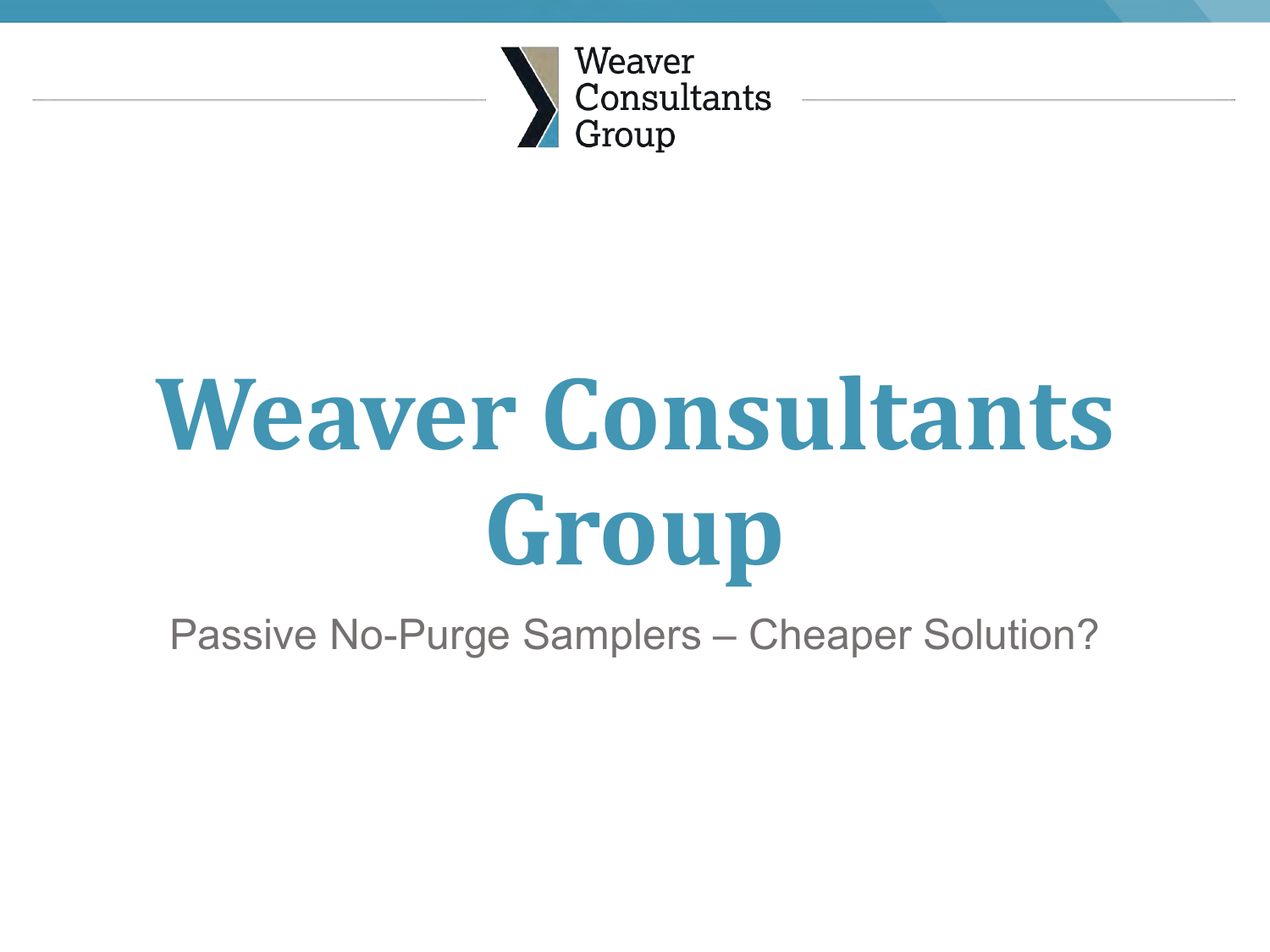## **Passive Sampler Experience**



- § **WCG has deployed 49 Passive Samplers at 3 Sites**
	- Sites range from High Volume High Flow to Low Volume – Low Flow, & Moderate to Deep Monitoring Well Sites
- § **Two years of Snap Sampler Use**
- § **Review Setup, Use, & Issues**
- § **Completed a direct comparison study of results from Low-Flow sampling pumps compared to Snap Samplers**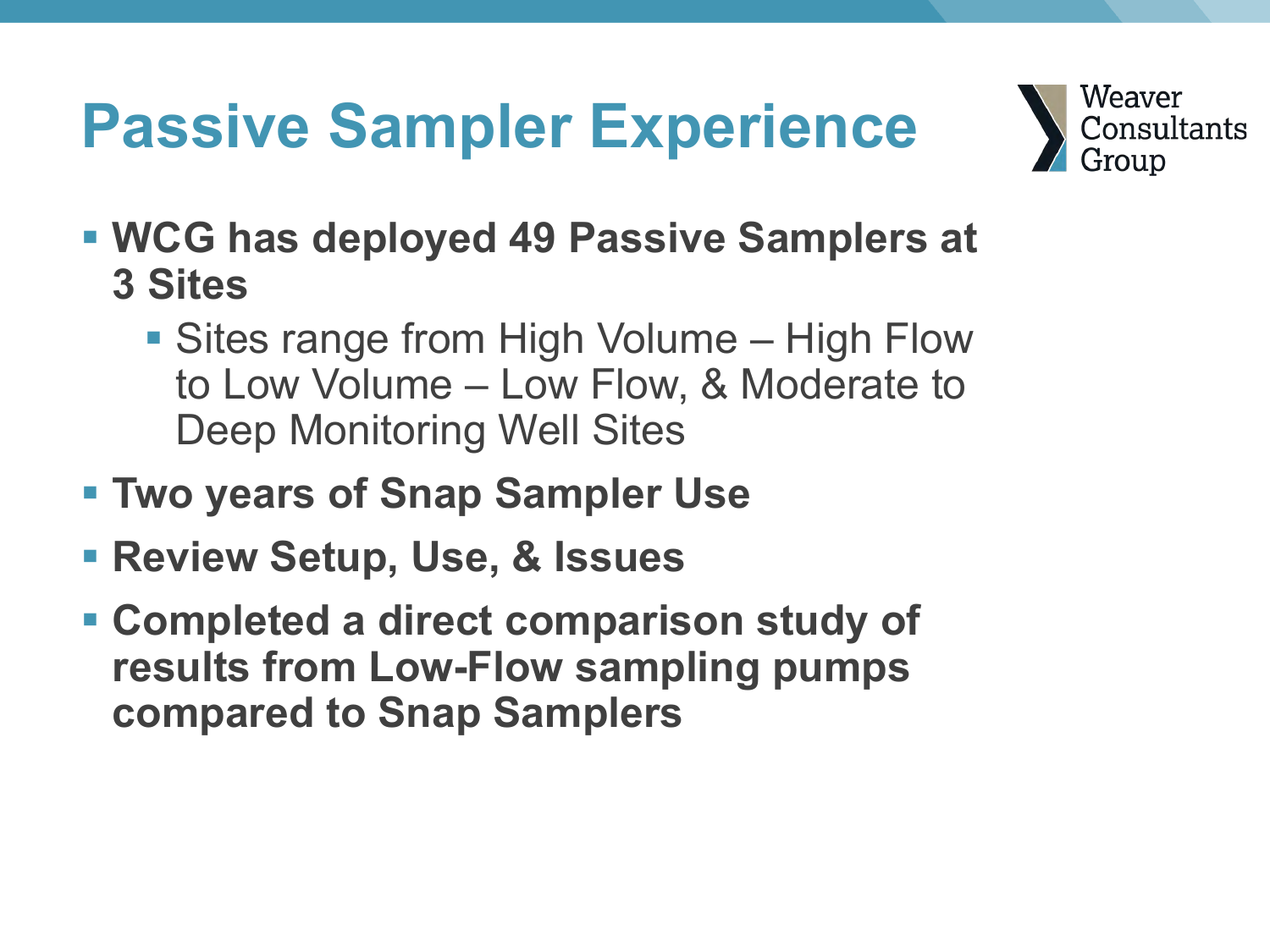# **What is a Snap sampler?**

- § **Equilibrated-grab sampler**
- § **Grab sampler left in well for a period prior to sample collection**
- § **Allows well to recover from disturbance caused by placing sampler in well**
- § **Collects sample from discrete interval in well screen**
- § **Collects samples in "real time"**
- § **Cost is less than a low flow pump**
- § **First landfill study using snap samplers**
- § **Pilot study in MO and KS**



ш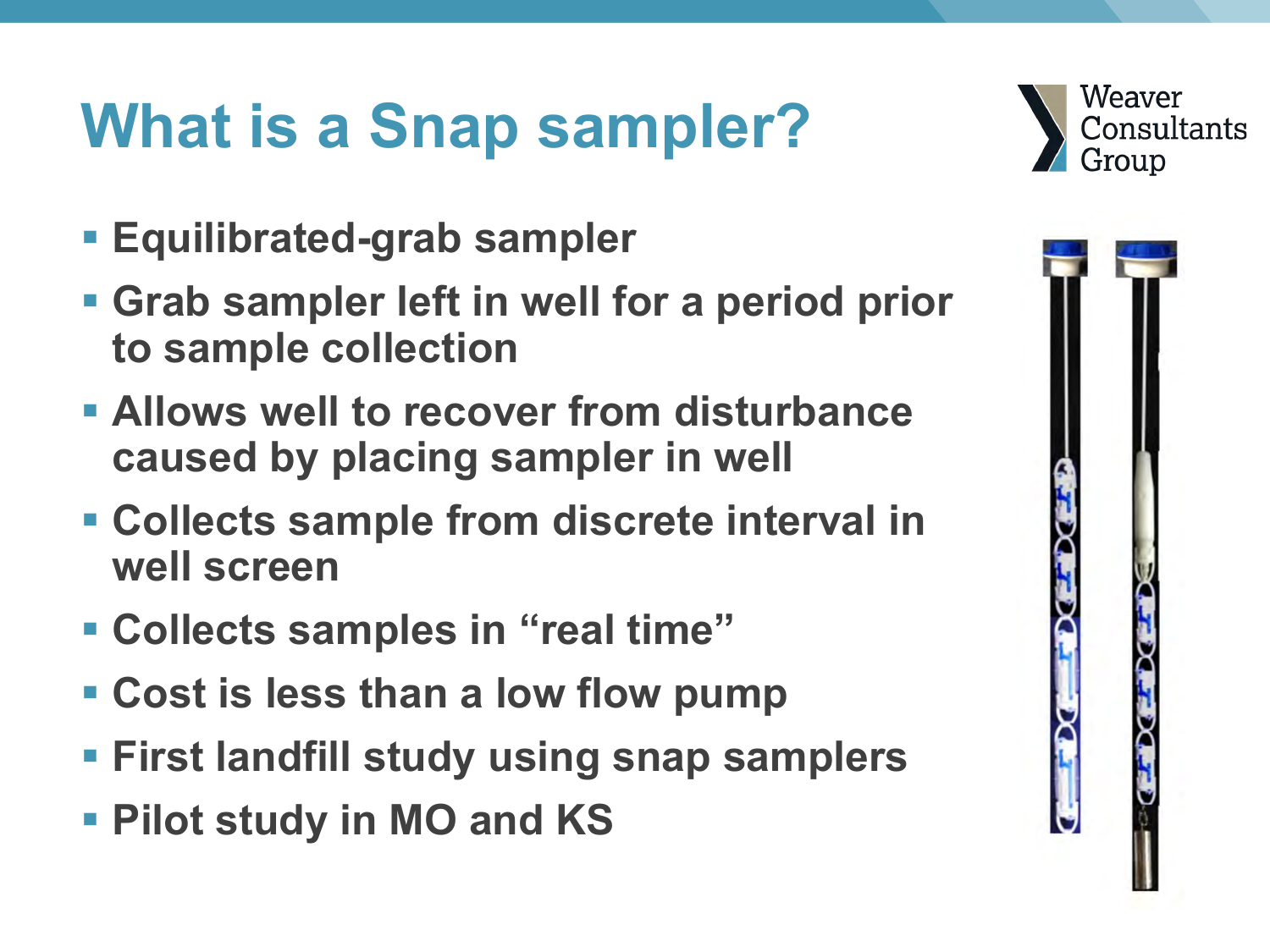# **Components of the Snap Sampler**

- § **Sampler body with trigger mechanism**
- § **Snap Sampler bottles**
- § **Openings on 2 ends with spring-activated caps**
	- Teflon caps
	- Teflon-coated spring
	- 40-mL VOA vials
	- 125 ml to 250-mL PP bottles
- § **Trigger line**
- § **Teflon-coated wireline cable inside PE tube**
- § **Docking station**





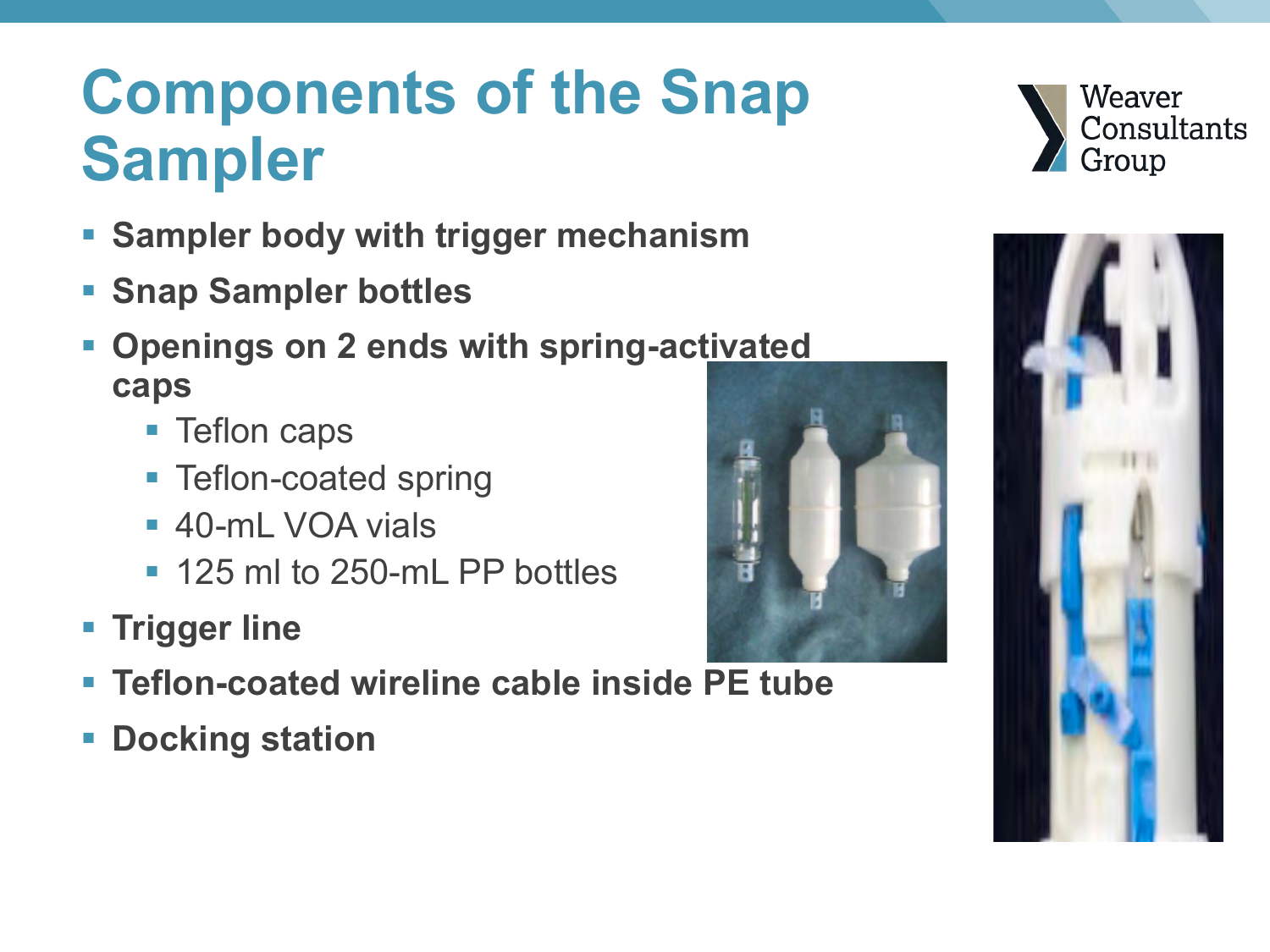# **Snap Sampler Key Points**



- **A non purge device**
- **Perfect for most wells - as low as 7 feet (2.1 m) to over 2000 feet (600 m)**
- **No limitations on analyte testing**
- **Enhanced sampling consistency**
- **Samples are collected inside the well**
- **No-pump, no-pour passive sampling**
- **Reduced time to collect each sample**
- **Repeatable use of equipment**
- **Green technology**
- **Easy to use**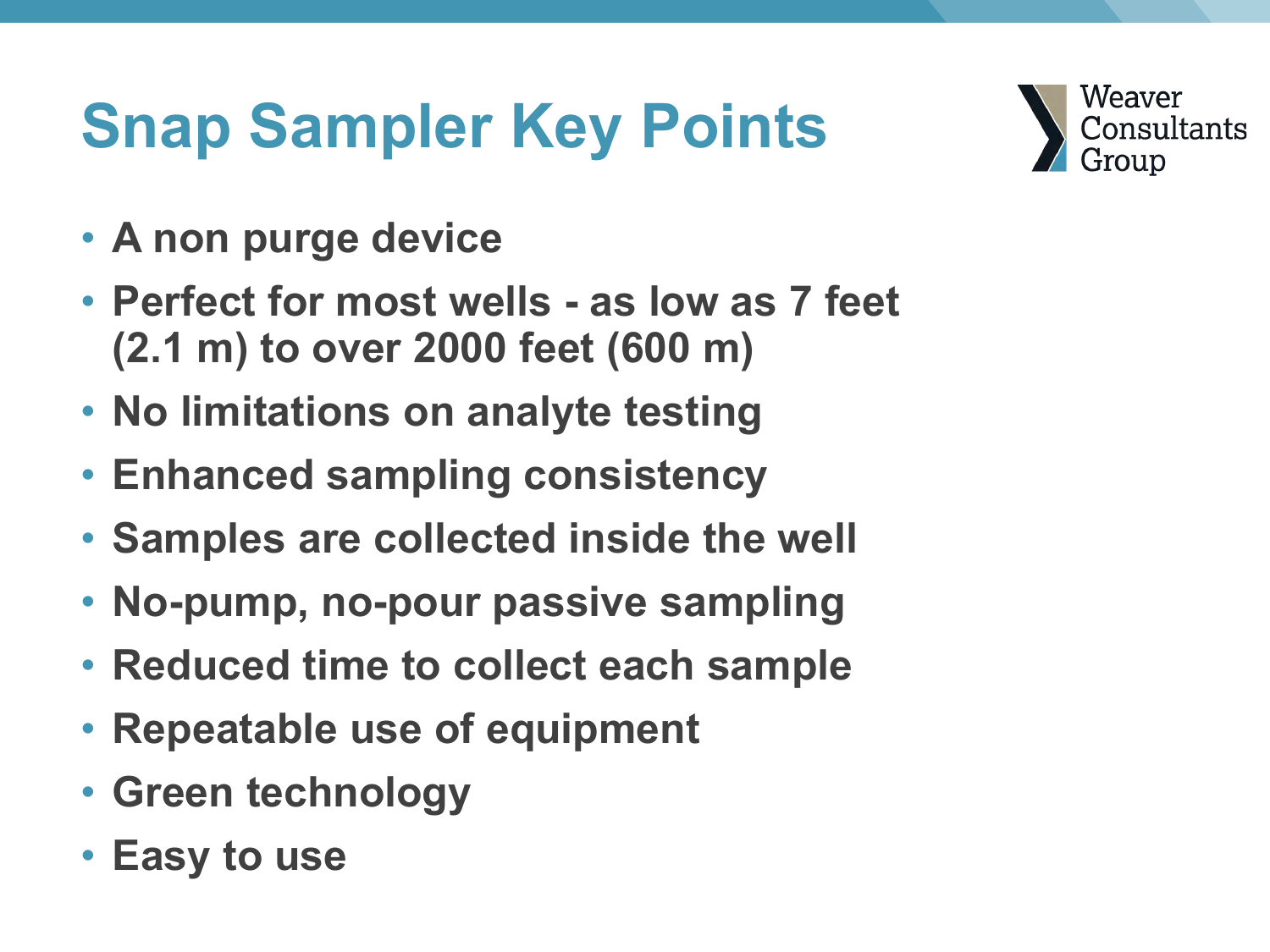#### **Field Setup**



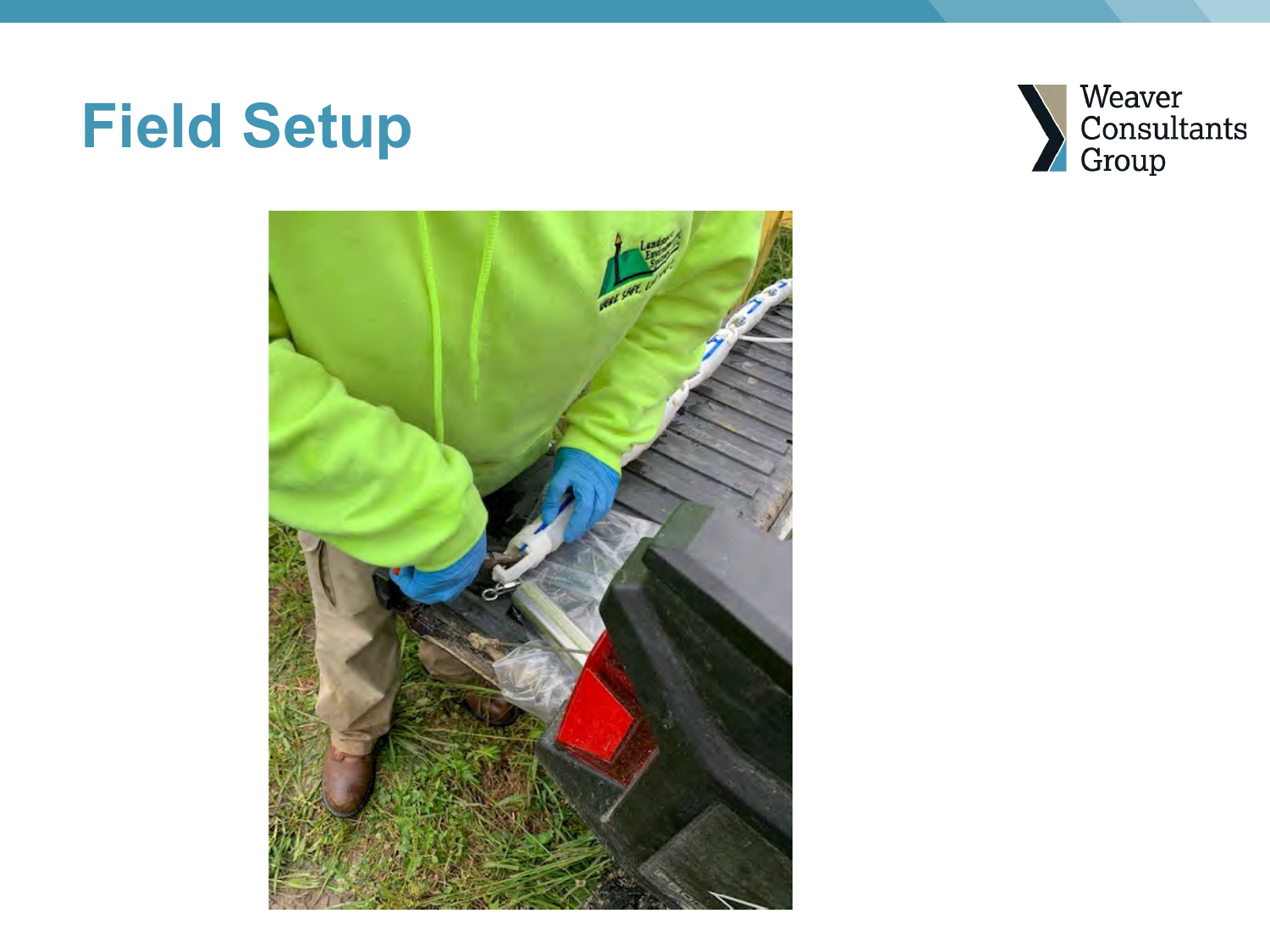# **Down Well Deployment**



- **Lowering 5 trigger line with 5 bottles per line in 2-in wells**
- **Used 125-nL PP Snap sampler bottles**

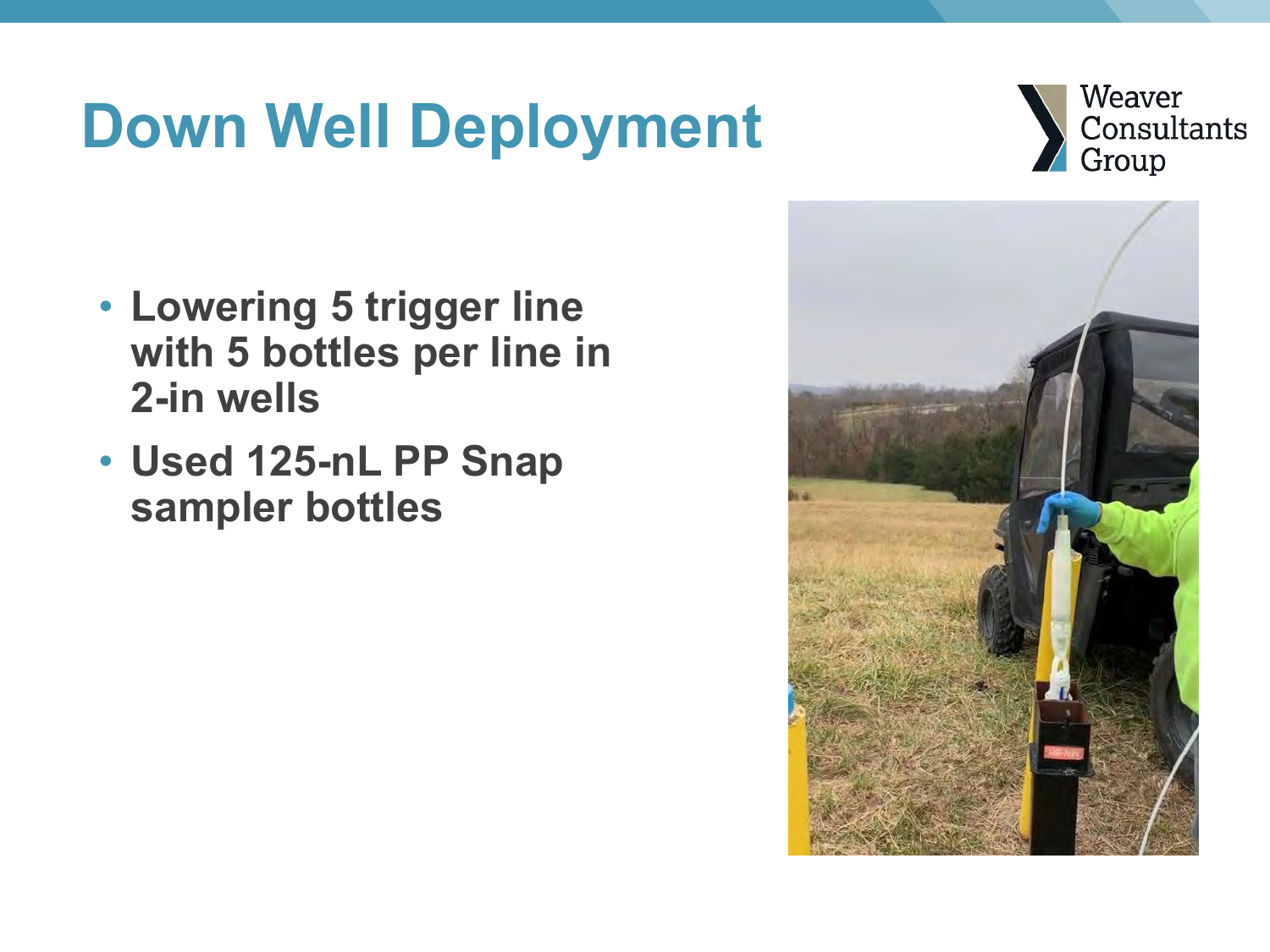# **Field test**

#### § **6 sampling locations**

- Each well tested twice
- Deployed at same depth as bladder pump
- **Deeper wells had bottle weights**
- **Pneumatic pump was used on** deeper wells
- Decanting into lab containers
- All samples were tested for Appendix I analyses



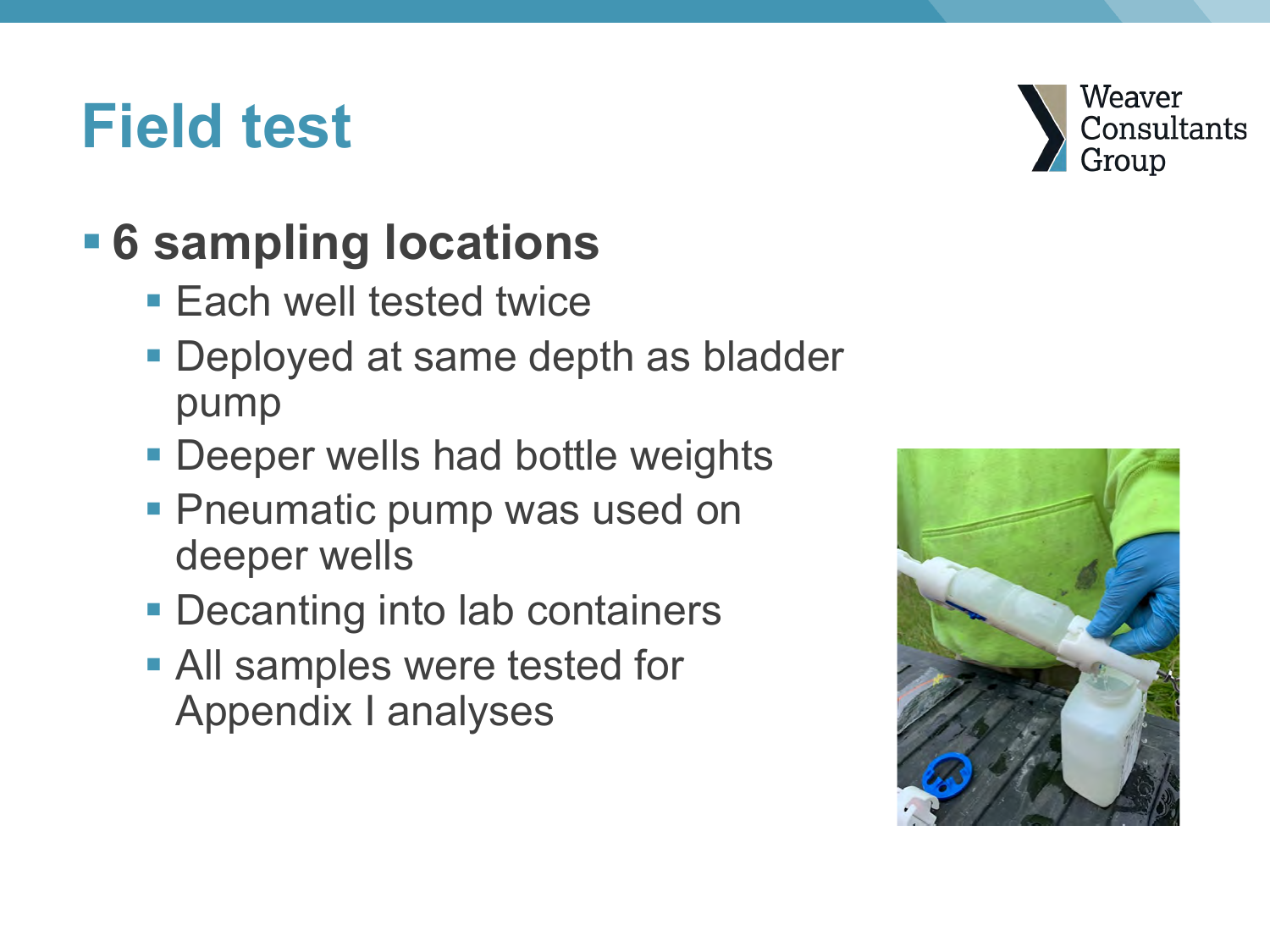## **Snap Sampler System Experience**

- § **Time Comparison**  15 min vs 30 min
- § **Cost Comparison**  \$1,200/unit vs \$1,250/unit
- § **Deep Well Issues with Schedule 80 PVC wells** - Working with QED on modifying bottle design (250ml) to accommodate deep 2-inch wells
- Harsh pH conditions (QED modification to change from stainless steel connector to nylon)
- § **Snap Bottle Replacement Frequency**
- § **Lab Coordination for Low Volume Bottles**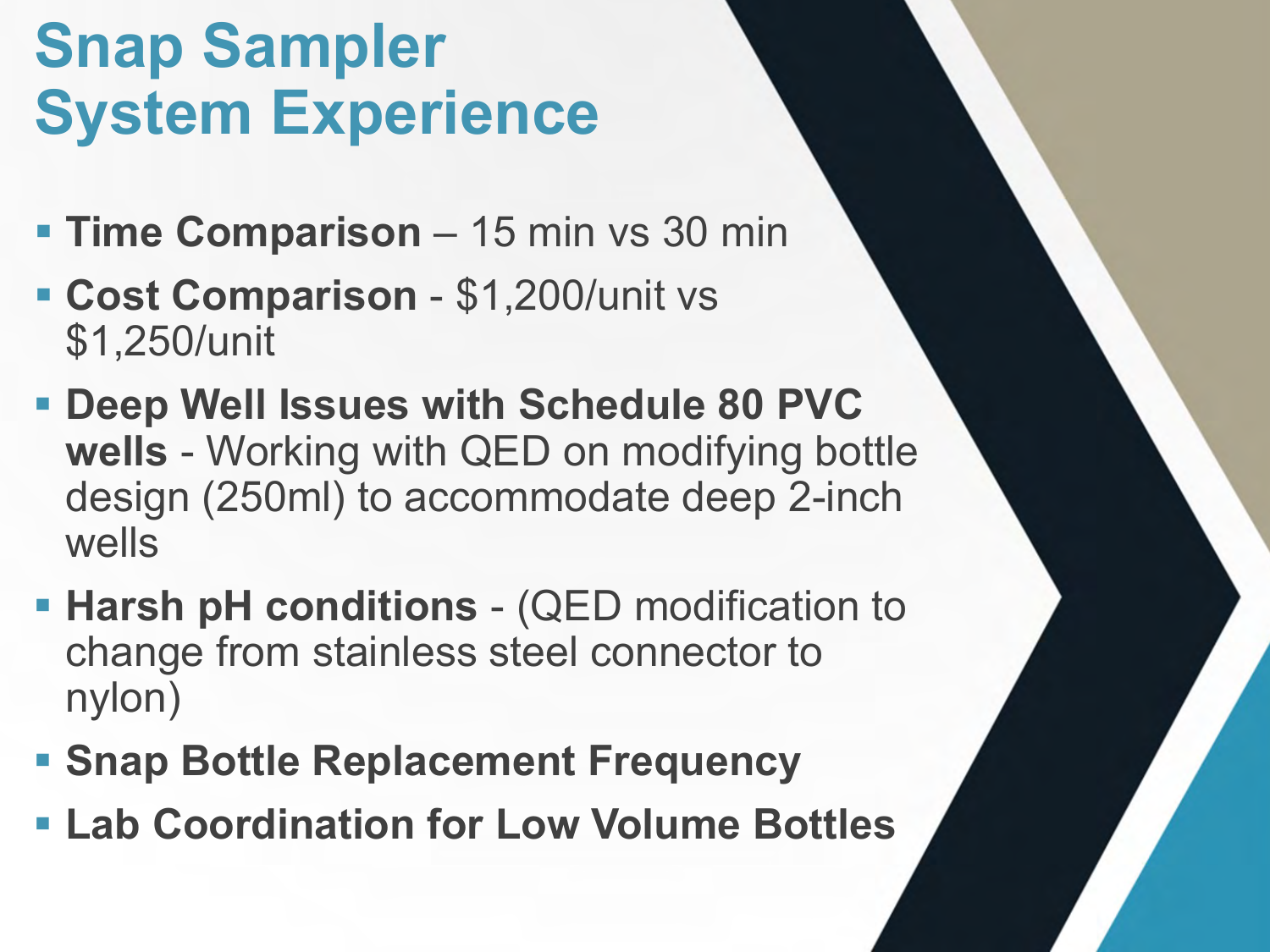# **Comparison Sample Results**

**Six Well Study**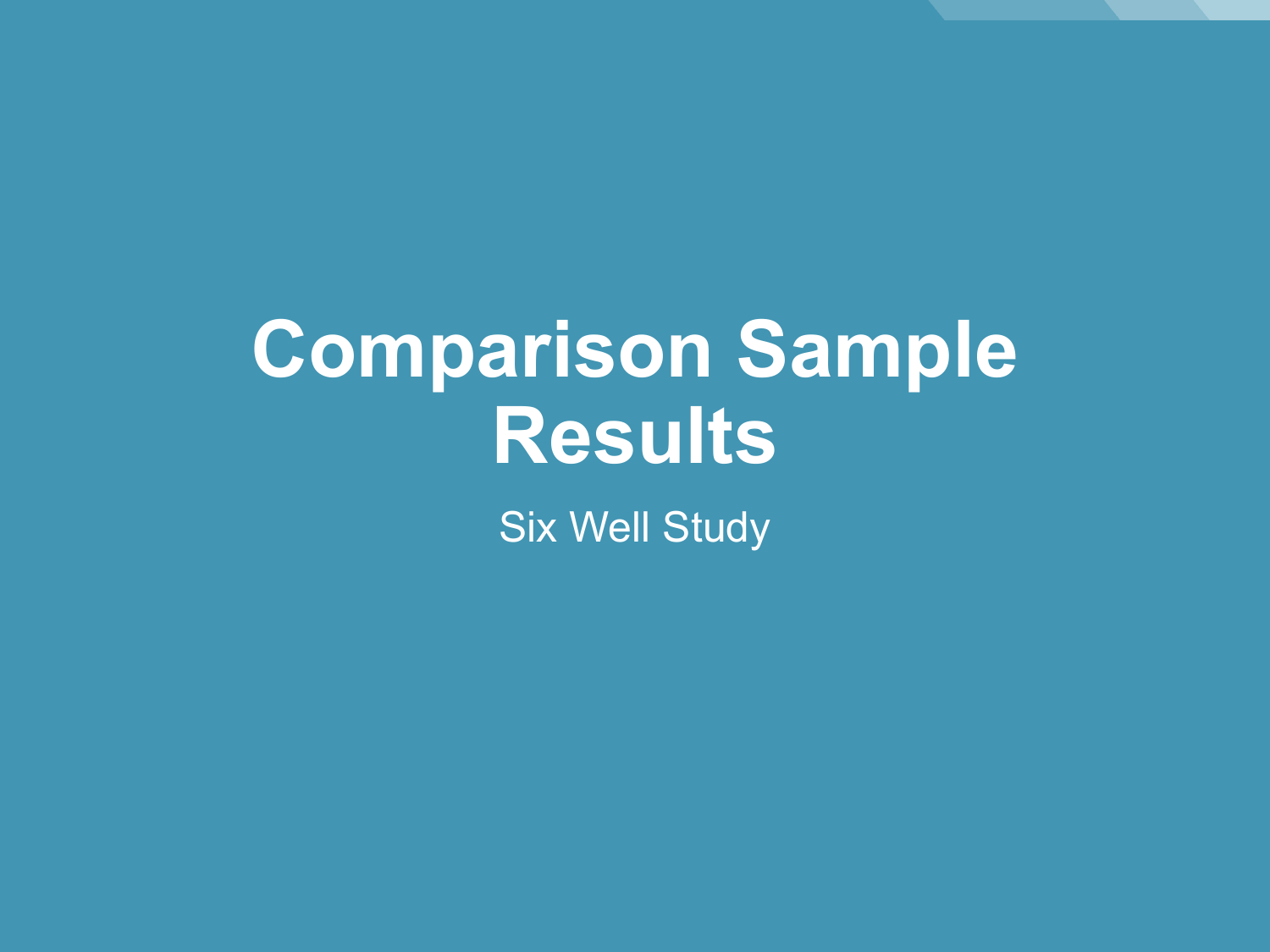#### **Test Well "A" Inorganic Data**



| Parameter                             | Units         | TW-A<br>11/8/2019 | TW-A (SNAP)<br>11/26/2019 | TW-A (SNAP)<br>5/19/2020 | TW-A<br>5/27/2020 |
|---------------------------------------|---------------|-------------------|---------------------------|--------------------------|-------------------|
| <b>Missouri Indicator Parameters</b>  |               |                   |                           |                          |                   |
| Chemical Oxygen Demand                | mg/L          | < 10              | <10                       | $10^{-1}$                | $10^{-1}$         |
| Chloride                              | mg/L          | 18.8              | 19.3                      | 19.7                     | 34.6              |
| <b>Total Dissolved Solids</b>         | mg/L          | 231               | 258                       | 277                      | 273               |
| <b>Missouri Appendix I Inorganics</b> |               |                   |                           |                          |                   |
| Ammonia                               | mg/L          | < 0.10            | < 0.1                     | < 0.1                    | < 0.10            |
| Antimony                              | ug/L          | 5.0               | 2.3                       |                          | 5.0               |
| Arsenic                               | ug/L          | 5.0               | 4.2                       |                          | 5.0               |
| Barium                                | ug/L          | 173               | 454                       |                          | 144               |
| Beryllium                             | ug/L          | <4.0              | <10                       |                          | <4.0              |
| <b>Boron</b>                          | ug/L          | 50                | 100                       |                          | 50<               |
| Cadmium                               | ug/L          | $\leq 1$          | 2.7                       |                          | $\leq 1$          |
| Calcium                               | ug/L          | 55,300            | 41,800                    |                          | 39,700            |
| Chromium                              | ug/L          | 24.4              | $20$                      |                          | <10               |
| Cobalt                                | ug/L          | <10               | 20                        |                          | < 10              |
| Copper                                | ug/L          | $20$              | < 10                      |                          | $20$              |
| Fluoride                              | mg/L          | 0.11              | 0.1                       | 0.18                     | < 0.1             |
| Hardness                              | ug/L          | 227,000           | 166,000                   |                          | 160,000           |
| Lead                                  | ug/L          | 5.0               | $\leq$ 1                  |                          | 5.0               |
| Magnesium                             | ug/L          | 21,700            | 15,000                    |                          | 14,800            |
| Manganese                             | ug/L          | 144               | 8190                      |                          | 158               |
| Nickel.                               | ug/L          | < 10              | 151                       |                          | <10               |
| Nitrate/Nitrite                       | mg/L          | 1.74              | 2.4                       | 1.5                      | 2.1               |
| Phosphorus                            | mg/L          | 0.25              | 0.58                      | 0.80                     | 0.23              |
| Selenium                              | ug/L          | 5.0               | 1.1                       |                          | 5.0               |
| Silver                                | ug/L          | <10               | <10                       |                          | < 10              |
| Sodium                                | ug/L          | 13,800            | 13,800                    |                          | 13,500            |
| Sulfate as SO4                        | mg/L          | 35.7              | 34.1                      | 33.5                     | 26.7              |
| Thallium                              | ug/L          | 2.0               | $\leq$ 1                  |                          | 2.0               |
| <b>Total Organic Carbon</b>           | mg/L          | < 1.0             | <10                       | 1.0                      | <1.0              |
| Vanadium                              | ug/L          | < 10              | 9.7                       |                          | $10^{-7}$         |
| 7inc                                  | $\frac{1}{2}$ | 20                | 20 Q                      |                          | 200               |

Sample data within historical range of data.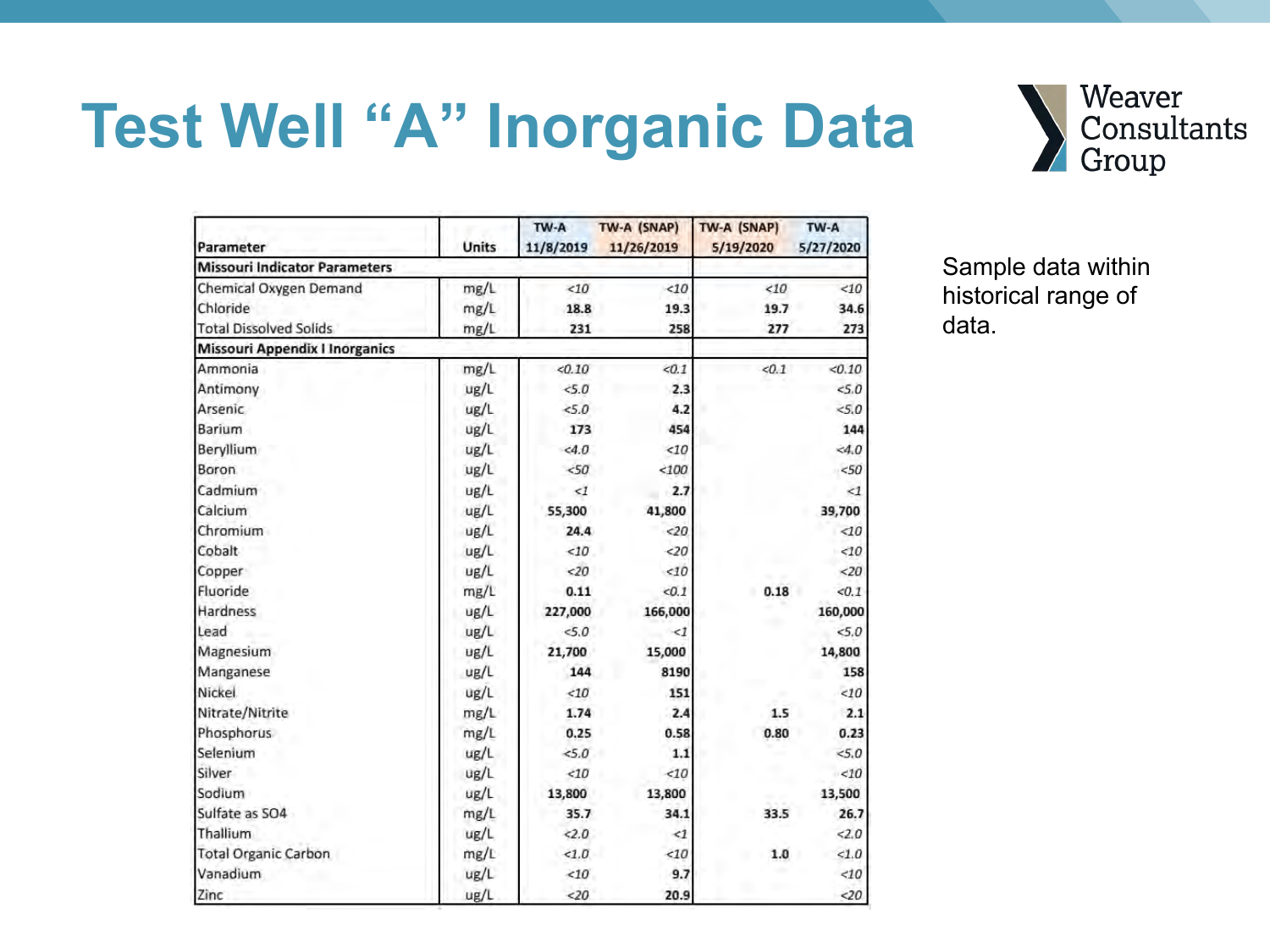#### **Test Well "B" Inorganic Data**



|                                       |              | TW-B (SNAP) | $TW-B$    | TW-B (SNAP) | TW-B      |
|---------------------------------------|--------------|-------------|-----------|-------------|-----------|
| Parameter                             | <b>Units</b> | 2/26/2020   | 2/26/2020 | 5/19/2020   | 5/27/2020 |
| <b>Missouri Indicator Parameters</b>  |              |             |           |             |           |
| Chemical Oxygen Demand                | mg/L         | 26.2        | 11.6      | 25          | < 10      |
| Chloride                              | mg/L         | 42.6        | 44.6      | 45.2        | 44        |
| <b>Total Dissolved Solids</b>         | mg/L         | 520         | 554       | 560         | 563       |
| <b>Missouri Appendix I Inorganics</b> |              |             |           |             |           |
| Ammonia                               | mg/L         | < 0.1       | < 0.1     | < 0.1       | < 0.10    |
| Antimony                              | ug/L         | 5           | 5         | 5<          | 5.0       |
| Arsenic                               | ug/L         | 26.9        | 14        | 29.1        | 17.1      |
| Barium                                | ug/L         | 260         | 241       | 228         | 215       |
| Beryllium                             | ug/L         | <4          | $\ll$     | $\langle 4$ | <4.0      |
| Boron                                 | ug/L         | 50          | 50        | 50          | 50        |
| Cadmium                               | ug/L         | $\leq 1$    | $\leq$ 1  | $\leq$ 1    | < 1.0     |
| Calcium                               | ug/L         | 122,000     | 115,000   | 106,000     | 106,000   |
| Chromium                              | ug/L         | $10^{-1}$   | < 10      | < 10        | <10       |
| Cobalt                                | ug/L         | 18.4        | 17.5      | 17          | 17.3      |
| Copper                                | ug/L         | 367         | 23        | 243         | 20        |
| Fluoride                              | mg/L         | < 0.1       | < 0.1     | 0.13        | < 0.1     |
| <b>Hardness</b>                       | ug/L         | 631,000     | 580,000   | 545,000     | 539,000   |
| Lead                                  | ug/L         | 12.3        | $\leq$    | 9.9         | 5.0       |
| Magnesium                             | ug/L         | 79,200      | 71,000    | 67,800      | 66,600    |
| Manganese                             | ug/L         | 600         | 556       | 526         | 522       |
| Nickel                                | ug/L         | 75.8        | 68.1      | 66.3        | 71.1      |
| Nitrate/Nitrite                       | mg/L         | 0.034       | <0.02     | < 0.02      | 0.032     |
| Phosphorus                            | mg/L         | 0.089       | < 0.05    | 0.051       | < 0.05    |
| Selenium                              | ug/L         | < 5         | 5         | 5           | 5.0       |
| Silver                                | ug/L         | $10^{-7}$   | < 10      | <10         | <10       |
| Sodium                                | ug/L         | 23,000      | 22,800    | 21,300      | 21,600    |
| Sulfate as SO4                        | mg/L         | 17.1        | 17        | 18          | 15.8      |
| Thallium                              | ug/L         | $2$         | $2$       | $\langle$ 2 | 2.0       |
| <b>Total Organic Carbon</b>           | mg/L         | 1.1         | 1.8       | 1.5         | 1.4       |
| Vanadium                              | ug/L         | < 10        | <10       | <10         | <10       |
| Zinc                                  | ue/L         | 97.3        | 20        | 72.2        | 31.6      |

Generally good correlation with lowflow pump data.

Sample collected after replacing dedicated sampling pump and purging in February.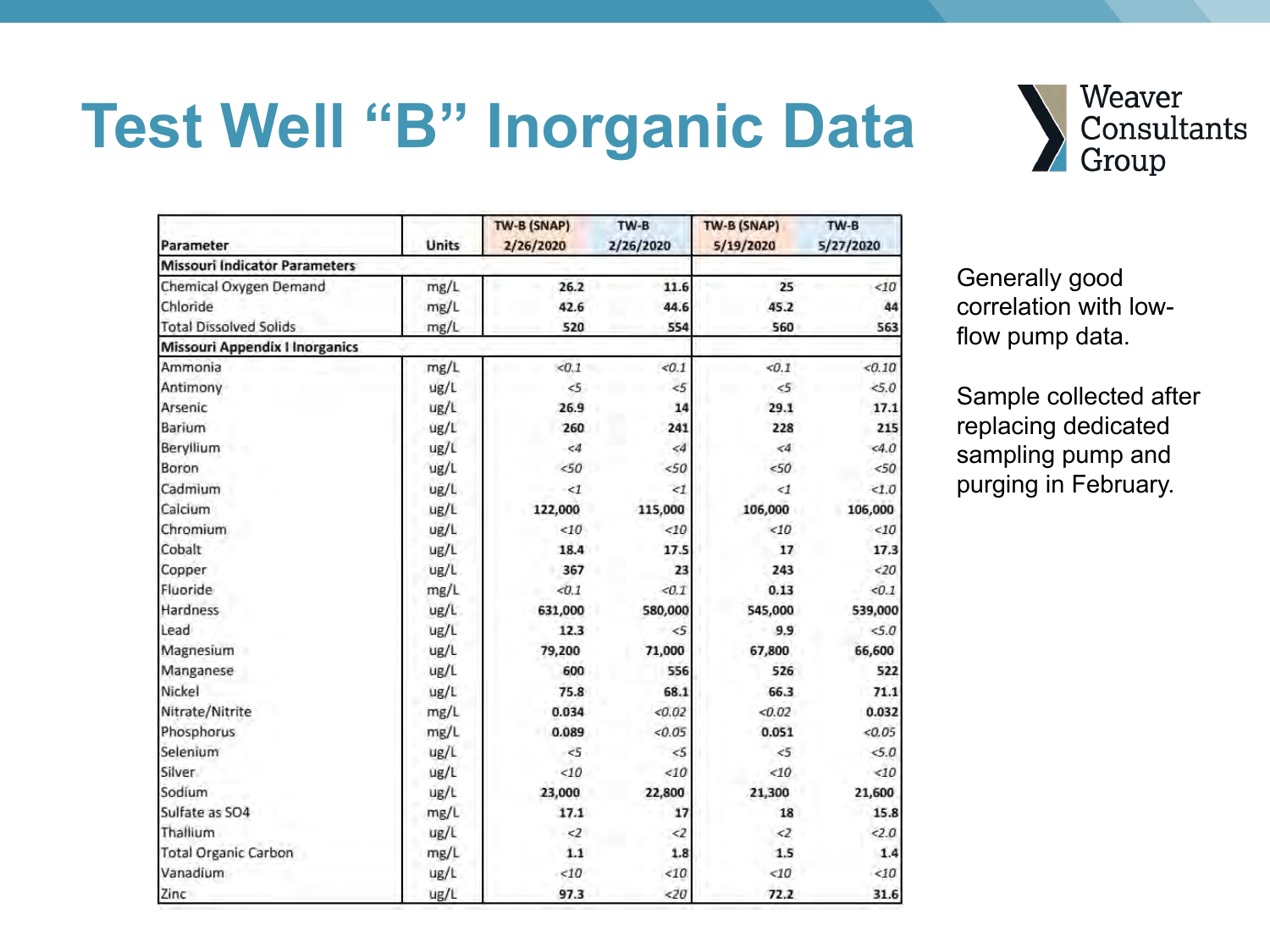#### **Test Well "C" Inorganic Data**



|                                       |              | TW-C (SNAP)       | TW-C      | TW-C (SNAP)    | TW-C       |
|---------------------------------------|--------------|-------------------|-----------|----------------|------------|
| Parameter                             | <b>Units</b> | 2/26/2020         | 2/26/2020 | 5/19/2020      | 5/27/2020  |
| Missouri Indicator Parameters         |              |                   |           |                |            |
| Chemical Oxygen Demand                | mg/L         | 41.1              | 21.8      | 39.6           | <10        |
| Chloride                              | mg/L         | 7.4               | 6.9       | 7.2            | 6.6        |
| <b>Total Dissolved Solids</b>         | mg/L         | 120               | 316       | 340            | 312        |
| <b>Missouri Appendix I Inorganics</b> |              |                   |           |                |            |
| Ammonia                               | mg/L         | < 0.10            | < 0.10    | < 0.10         | $-0.10$    |
| Antimony                              | ug/L         | 55                | 50        | $5 -$          | < 5.0      |
| Arsenic                               | ug/L         | 19                | 45.4      | 25.3           | 5.0        |
| Barium                                | ug/L         | 466               | 695       | 790            | 239        |
| Beryllium                             | ug/L         | $-4.0$            | 4.0       | 44             | $40 -$     |
| Boron                                 | ug/L         | 50                | 63.9      | 80.9           | $50$       |
| Cadmium                               | ug/L         | <1                | 1.4       | 2.2            | < 1.0      |
| Calcium                               | ug/L         | 178,000           | 474,000   | 545,000        | 98,900     |
| Chromium                              | ug/L         | 48.3              | 93.3      | 121            | < 10       |
| Cobalt                                | ug/L         | 13.7              | 25.9      | 34             | <10        |
| Copper                                | ug/L         | 33.3              | 63.7      | 88.8           | 20         |
| Fluoride                              | mg/L         | 0.13              | 0.12      | 0.15           | < 0.1      |
| Hardness                              | ug/L         | 883,000           | 2,210,000 | 2,730,000      | 468,000    |
| Lead                                  | ug/L         | 36.2              | 74.6      | 103            | 6.2        |
| Magnesium                             | ug/L         | 107,000           | 250,000   | 332,000        | 53,600     |
| Manganese                             | ug/L         | 683               | 1510      | 1620           | 153        |
| Nickel                                | ug/L         | 38.2              | 70.2      | 86.9           | < 10       |
| Nitrate/Nitrite                       | mg/L         | < 0.02            | < 0.02    | < 0.02         | 0.033      |
| Phosphorus                            | mg/L         | 2.7               | 1.5       | 3              | 0.18       |
| Selenium                              | ug/L         | $\leq$            | 25        | 45             | 5.0        |
| Silver                                | ug/L         | 10                | <10       |                | <10        |
| Sodium                                | ug/L         | 7,880             | 7,980     | 7,320          | 6,480      |
| Sulfate as SO4                        | mg/L         | 12.6              | 10.8      | 13.9           | 12.7       |
| Thallium                              | ug/L         | $\mathcal{L}_{2}$ | 20        | 2 <sup>2</sup> | 2.0        |
| Total Organic Carbon                  | mg/L         | $\leq$            | 1.3       |                | < 1.0      |
| Vanadium                              | ug/L         | 69.2              | 134       | 143            | 14.2       |
| <b>Zinc.</b>                          | 1107/1       | 139               | 330       | 220            | <b>9AA</b> |

Similar to TW-B, higher metals observed in sample collected after disturbing sediment.

Also, higher metals in May Snap sample possibly from replacing Snap sampler in well after collecting sample from pump in February.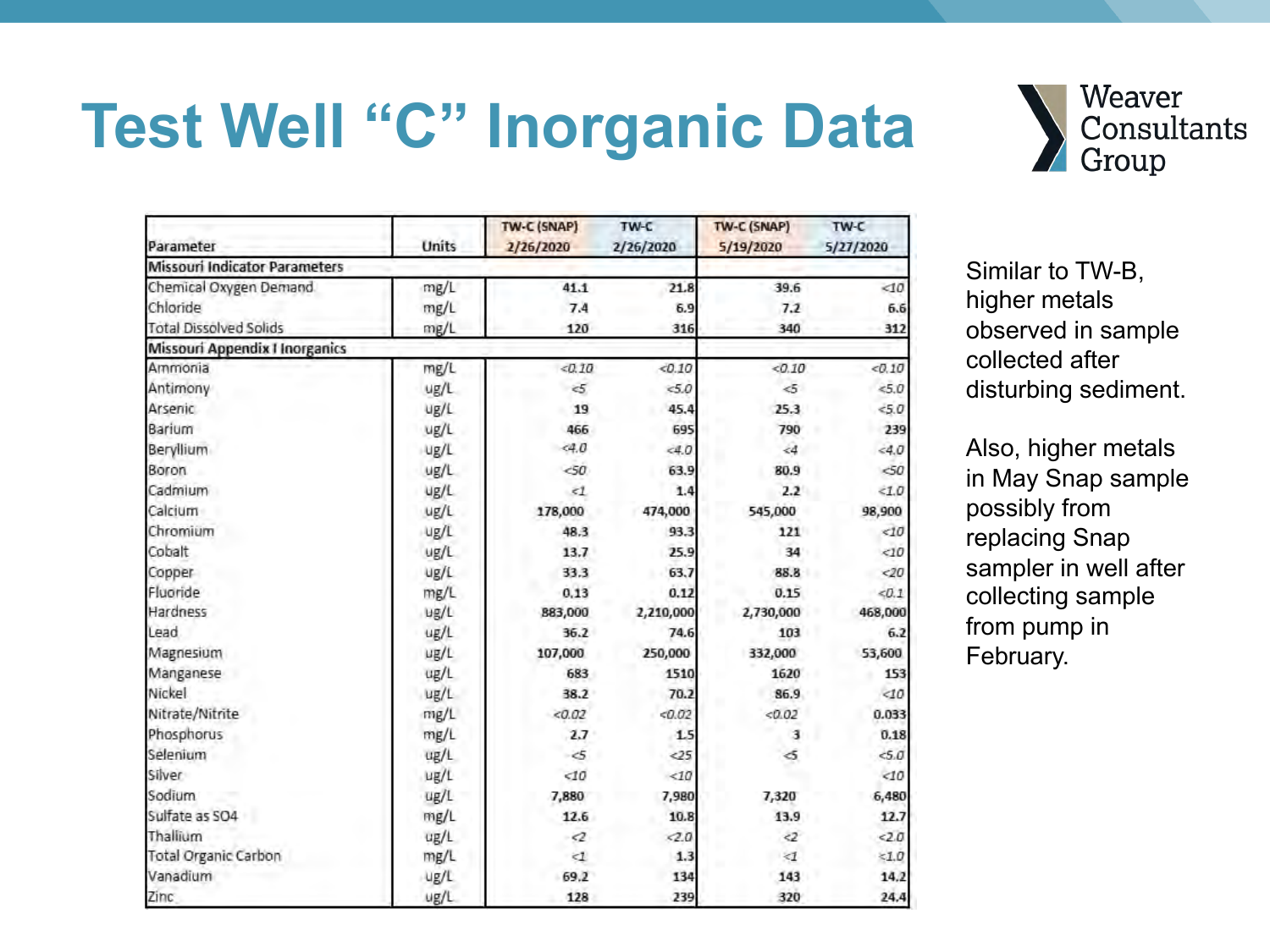#### **Test Well "D" Inorganic Data**



|                                       |             | TW-D      | TW-D (SNAP) | TW-D (SNAP)          | TW-D      |
|---------------------------------------|-------------|-----------|-------------|----------------------|-----------|
| Parameter                             | Units       | 11/8/2019 | 11/26/2019  | 2/25/2020            | 2/25/2020 |
| <b>Missouri Indicator Parameters</b>  |             |           |             |                      |           |
| Chemical Oxygen Demand                | mg/L        | 10        | 68.4        | 24,3                 | 251       |
| Chloride                              | mg/L        | 89.3      | 85.3        | 123                  | 118       |
| <b>Total Dissolved Solids</b>         | mg/L        | 770       | 980         | 813                  | 400       |
| <b>Missouri Appendix I Inorganics</b> |             |           |             |                      |           |
| Ammonia                               | mg/L        | 0.57      | 0.77        | $0.6^{\circ}$        | 0.94      |
| Antimony                              | ug/L        | 5.0       | $\leq$ 1    | $<1$                 | $\leq$ 1  |
| Arsenic                               | ug/L        | 36.7      | 33.1        | 19.3                 | 275       |
| Barium                                | ug/L        | 893       | 1,020       | 1,200                | 2,840     |
| Beryllium                             | ug/L        | 40        | &10         | <10                  | 9.7       |
| Boron                                 | ug/L        | 50        | <100        | < 100                | 152       |
| Cadmium                               | ug/L        | 510       | 0.73        | $\leq$               | 5.1       |
| Calcium                               | ug/L        | 194,000   | 196,000     | 208,000              | 469,000   |
| Chromium                              | ug/L        | 28.4      | 44          | 15.7                 | 306       |
| Cobalt                                | ug/L        | 18.5      | 22          | < 10                 | 138       |
| Copper                                | ug/L        | 29.5      | 38.2        | 20                   | 288       |
| Fluoride                              | mg/L        | 0.2       | 0.21        | 0.11                 | 0.1       |
| Hardness                              | ug/L        | 836,000   | 844,000     | 904,000              | 1,970,000 |
| Lead                                  | ug/L        | 21.7      | 24.3        | 8.4                  | 175       |
| Magnesium                             | ug/L        | 85,600    | 86,500      | 93,500               | 195,000   |
| Manganese                             | ug/L        | 5650      | 5,810       | 6,390                | 12,800    |
| Nickel                                | ug/L        | 54.8      | 67          | 38.7                 | 391       |
| Nitrate/Nitrite                       | mg/L        | 0.027     | 0.1         | <0.02                | < 0.02    |
| Phosphorus                            | mg/L        | 0.88      | 2.4         | 3.1                  | 4.9       |
| Selenium                              | ug/L        | <10       | $\langle$ 2 | $\leq$               | $\leq$    |
| Silver                                | ug/L        | < 10      | <10         | <10                  | 10        |
| Sodium                                | ug/L        | 36,400    | 36,900      | 39,800               | 37,600    |
| Sulfate as SO4                        | mg/L        | 28.3      | 25.8        | 24.4                 | 24.1      |
| Thallium                              | ug/L        | 2.0       | $\langle 1$ | $\leq$ $\mathcal{I}$ | 3.1       |
| Total Organic Carbon                  | mg/L        | 4.7       | <10         | 3.6                  | 5.2       |
| Vanadium                              | ug/L        | 52.3      | 52.3        | 21                   | 280       |
| Zinc                                  | $u\sigma/l$ | 86.0      | 112         | 45                   | 816       |

Similar to the other wells – good general chemistry match and higher metals after disturbing the well.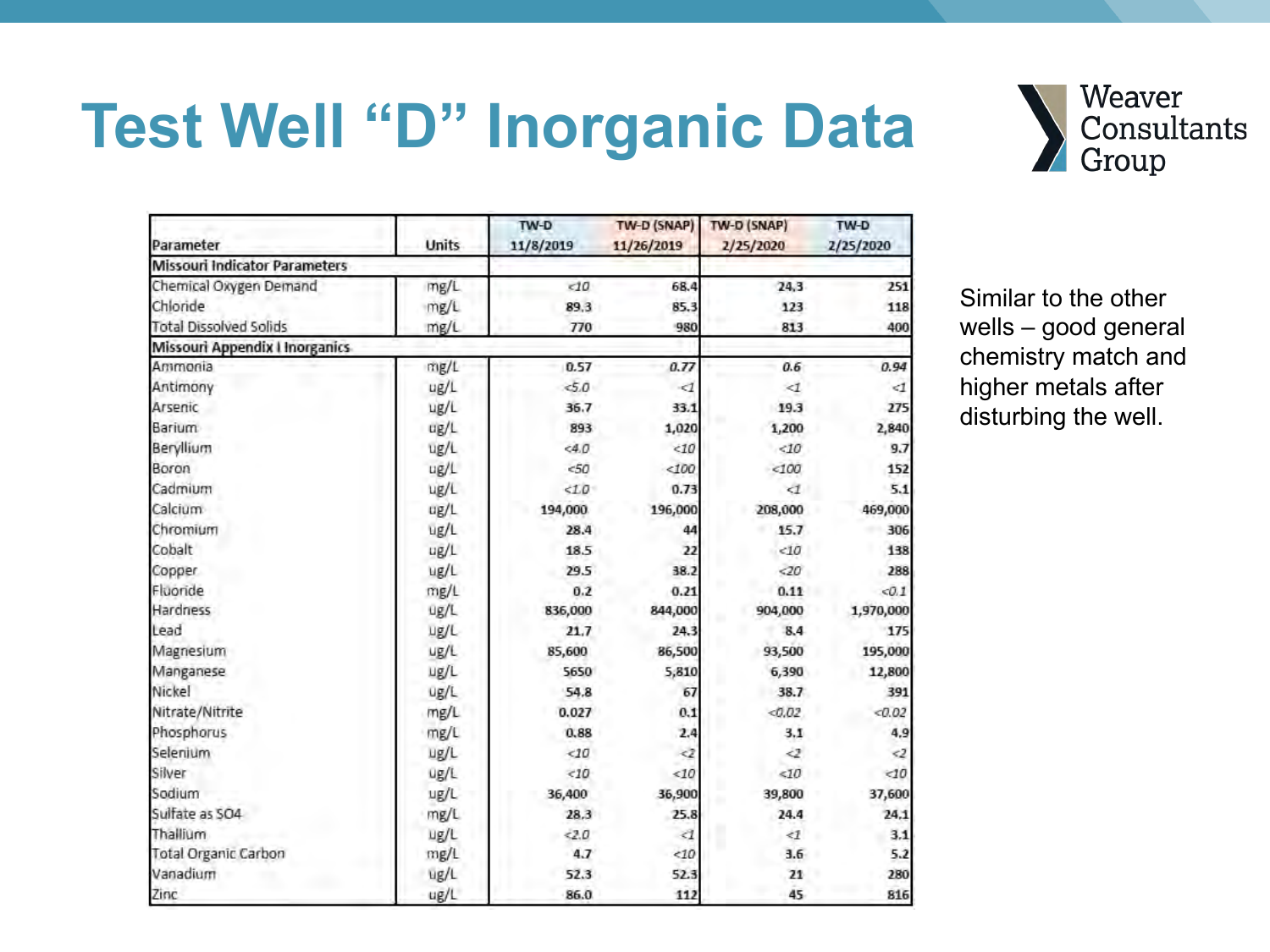#### **Test Well "D" Inorganic Data**



|                                       |       | TW-D (SNAP) | TW-D      |
|---------------------------------------|-------|-------------|-----------|
| Parameter                             | Units | 5/19/2020   | 5/27/2020 |
| <b>Missouri Indicator Parameters</b>  |       |             |           |
| Chemical Oxygen Demand                | mg/L  | 65.2        | 16.9      |
| Chloride                              | mg/L  | 124         | 117       |
| <b>Total Dissolved Solids</b>         | mg/L  | 876         | 913       |
| <b>Missouri Appendix I Inorganics</b> |       |             |           |
| Ammonia                               | mg/L  | 0.7         | 0.49      |
| Antimony                              | ug/L  | $\leq$ 1    | 5.0       |
| Arsenic                               | ug/L  | 64          | 6.1       |
| Barium                                | ug/L  | 1,450       | 736       |
| Beryllium                             | ug/L  | <10         | 40        |
| Boron                                 | ug/L  | 74.7        | 50        |
| Cadmium                               | ug/L  | 1.3         | <1.0      |
| Calcium                               | ug/L  | 231,000     | 188,000   |
| Chromium                              | ug/L  | 72.1        | < 10      |
| Cobalt                                | ug/L  | 33.7        | < 10      |
| Copper                                | ug/L  | 60.5        | $20$      |
| Fluoride                              | mg/L  | 0.23        | 0.1       |
| Hardness                              | ug/L  | 1,010,000   | 801,000   |
| Lead                                  | ug/L  | 40.2        | 50        |
| Magnesium                             | ug/L  | 404,000     | 80,700    |
| Manganese                             | ug/L  | 7,610       | 5950      |
| Nickel                                | ug/L  | 98.5        | 24.4      |
| Nitrate/Nitrite                       | mg/L  | 0.022       | 0.032     |
| <b>Phosphorus</b>                     | mg/L  | 3.7         | 0.57      |
| Selenium                              | ug/L  | $\leq$      | <10       |
| Silver                                | ug/L  | <10         | <10       |
| Sodium                                | ug/L  | 35,500      | 36,100    |
| Sulfate as SO4                        | mg/L  | 29.2        | 27.1      |
| Thallium                              | ug/L  | $\leq$ 1    | 20        |
| <b>Total Organic Carbon</b>           | mg/L  | 3.9         | 3.8       |
| Vanadium                              | ug/L  | 74.8        | <10       |
| Zinc                                  | ug/L  | 191         | 20        |

Higher metal concentrations in Snap sampler possibly from replacing in well after disturbing sediment.

Results are closer to sample collected with pump in February.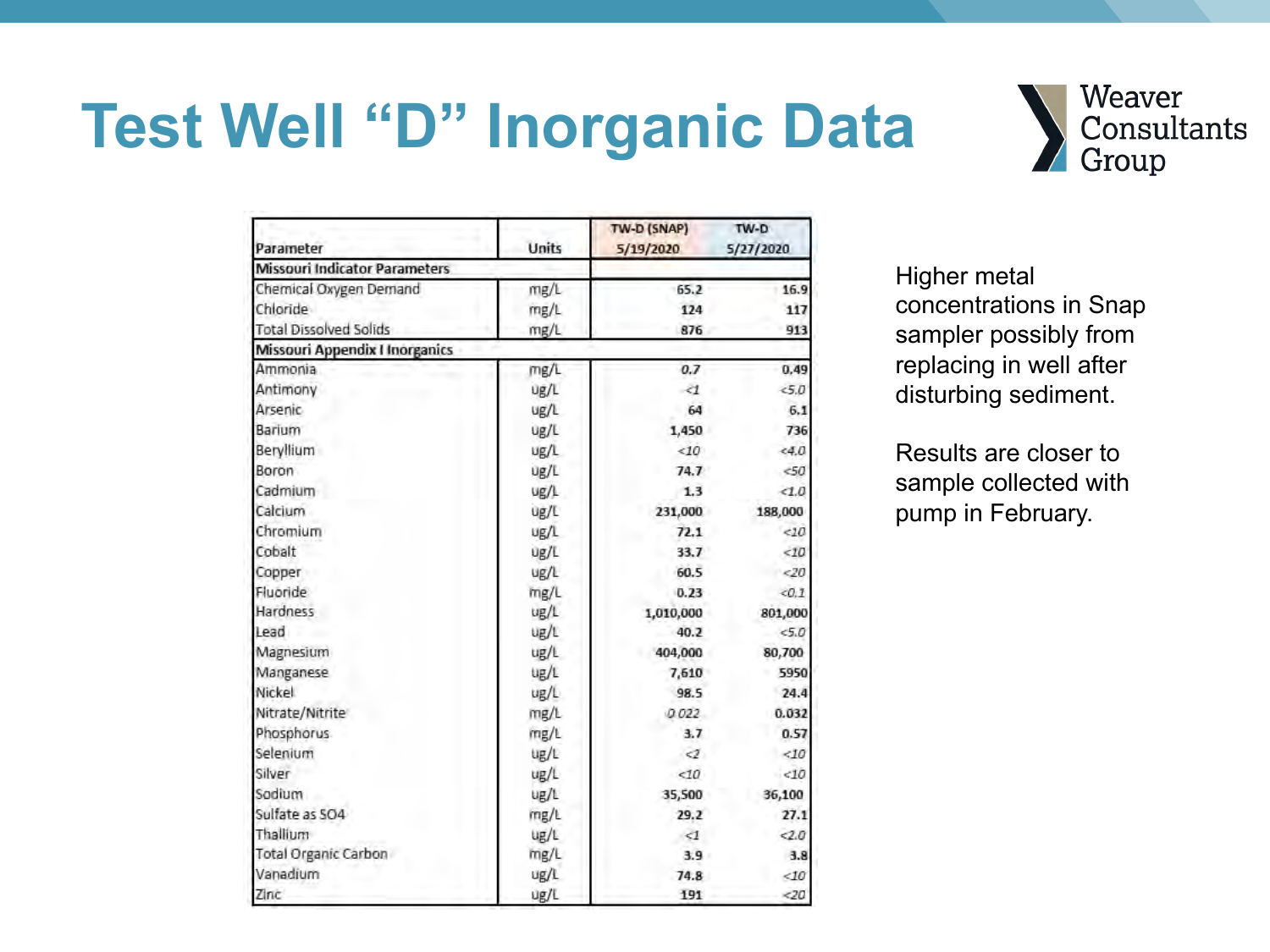#### **Test Well "B" Organic Data**



|                             |              | TW-B (SNAP) | TW-B      | TW-B (SNAP) | TW-B      |
|-----------------------------|--------------|-------------|-----------|-------------|-----------|
| Parameter                   | <b>Units</b> | 2/26/2020   | 2/26/2020 | 5/19/2020   | 5/27/2020 |
| Missouri Appendix I Organic |              |             |           |             |           |
| 1,1-Dichloroethane          | ug/L         | 6.3         | 6.8       | 6.5         | 5.1       |
| 1,4-Dichlorobenzene         | ug/L         | 6.2         | 10.5      | 9.9         | 8.1       |
| Benzene                     | ug/L         | 1.9         | 3.2       | 3.5         | < 1.0     |
| Chlorobenzene               | ug/L         | 3.9         | 6.5       | 7.1         | 4.9       |
| cis-1,2-Dichloroethylene    | ug/L         | 12          | 13.8      | 14.2        | 6.8       |
| Trichloroethylene           | ug/L         | 1.6         | 2.7       | 3.1         | 1.9       |
| Vinyl chloride              | ug/L         | 6.2         | 8.3       | 7.1         | 3.2       |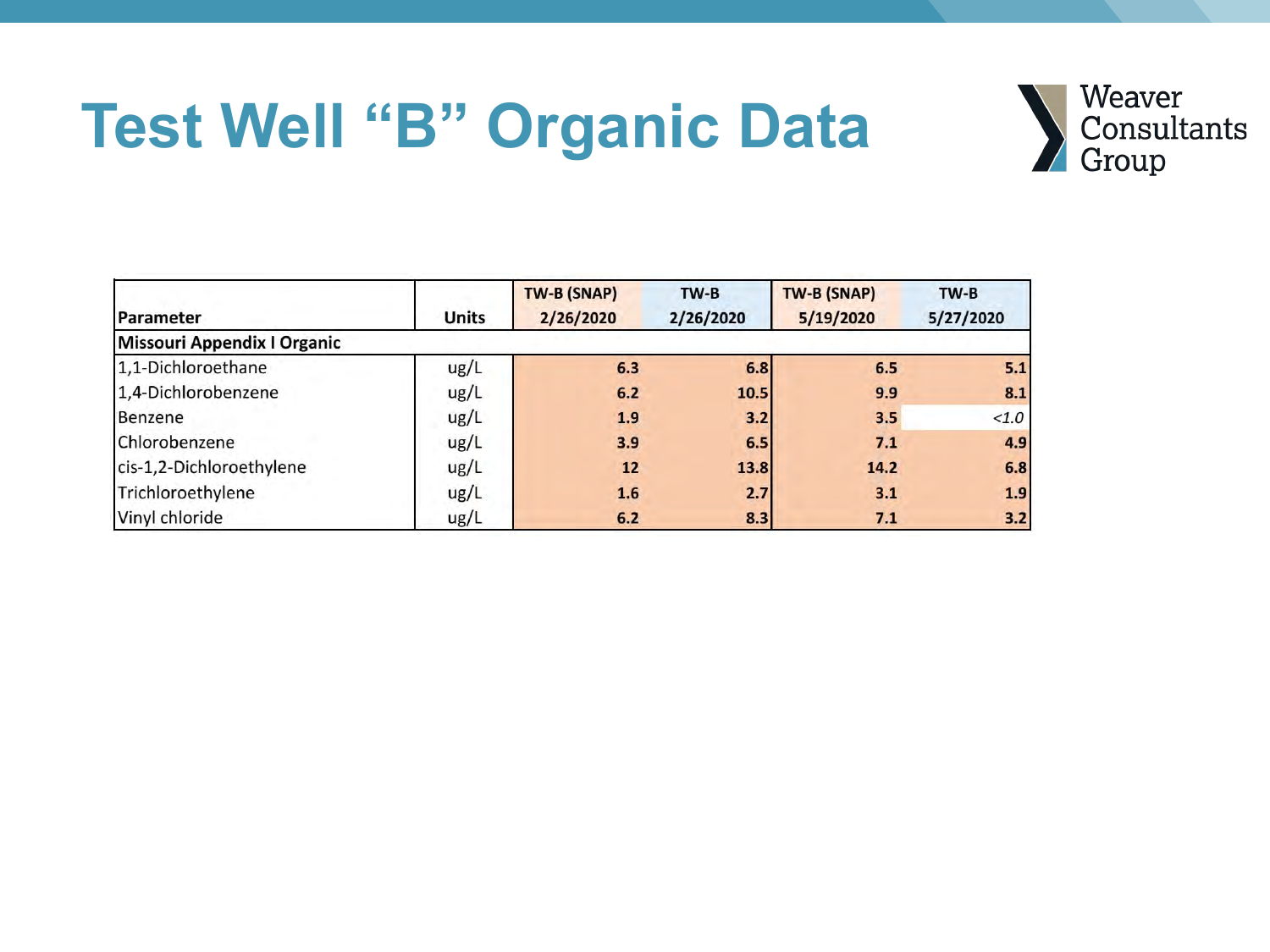## **Test Well "D" Organic Data**



|                                    |              | TW-D      | TW-D (SNAP) | TW-D (SNAP) | TW-D      |
|------------------------------------|--------------|-----------|-------------|-------------|-----------|
| <b>Parameter</b>                   | <b>Units</b> | 11/8/2019 | 11/26/2019  | 2/25/2020   | 2/25/2020 |
| <b>Missouri Appendix I Organic</b> |              |           |             |             |           |
| 1,1,1,2-Tetrachloroethane          | ug/L         | < 1.0     | < 1.0       | < 1.0       | < 1.0     |
| 1,1-Dichloroethane                 | ug/L         | < 1.0     | < 1.0       | 1.4         | 1.3       |
| 1,1-Dichloroethylene               | ug/L         | < 1.0     | < 1.0       | < 1.0       | < 1.0     |
| cis-1,2-Dichloroethylene           | ug/L         | 1.0       | < 1.0       | < 1.0       | 1.1       |
| Vinyl chloride                     | ug/L         | 2.0       | 2.0         | 2.0         | 2.0       |
| Xylenes                            | ug/L         | 2.0       | 2.0         | 2.0         | 2.0       |

| Parameter                          | Units | TW-D (SNAP)<br>5/19/2020 | TW-D<br>5/27/2020 |  |
|------------------------------------|-------|--------------------------|-------------------|--|
| <b>Missouri Appendix I Organic</b> |       |                          |                   |  |
| 1,1,1,2-Tetrachloroethane          | ug/L  | < 1.0                    | < 1.0             |  |
| 1,1-Dichloroethane                 | ug/L  | 1.1                      | 1.5               |  |
| 1,1-Dichloroethylene               | ug/L  | < 1.0                    | 1.0               |  |
| cis-1,2-Dichloroethylene           | ug/L  | < 1.0                    |                   |  |
| Vinyl chloride                     | ug/L  | 2.0                      |                   |  |
| Xylenes                            | ug/L  | 2.0                      |                   |  |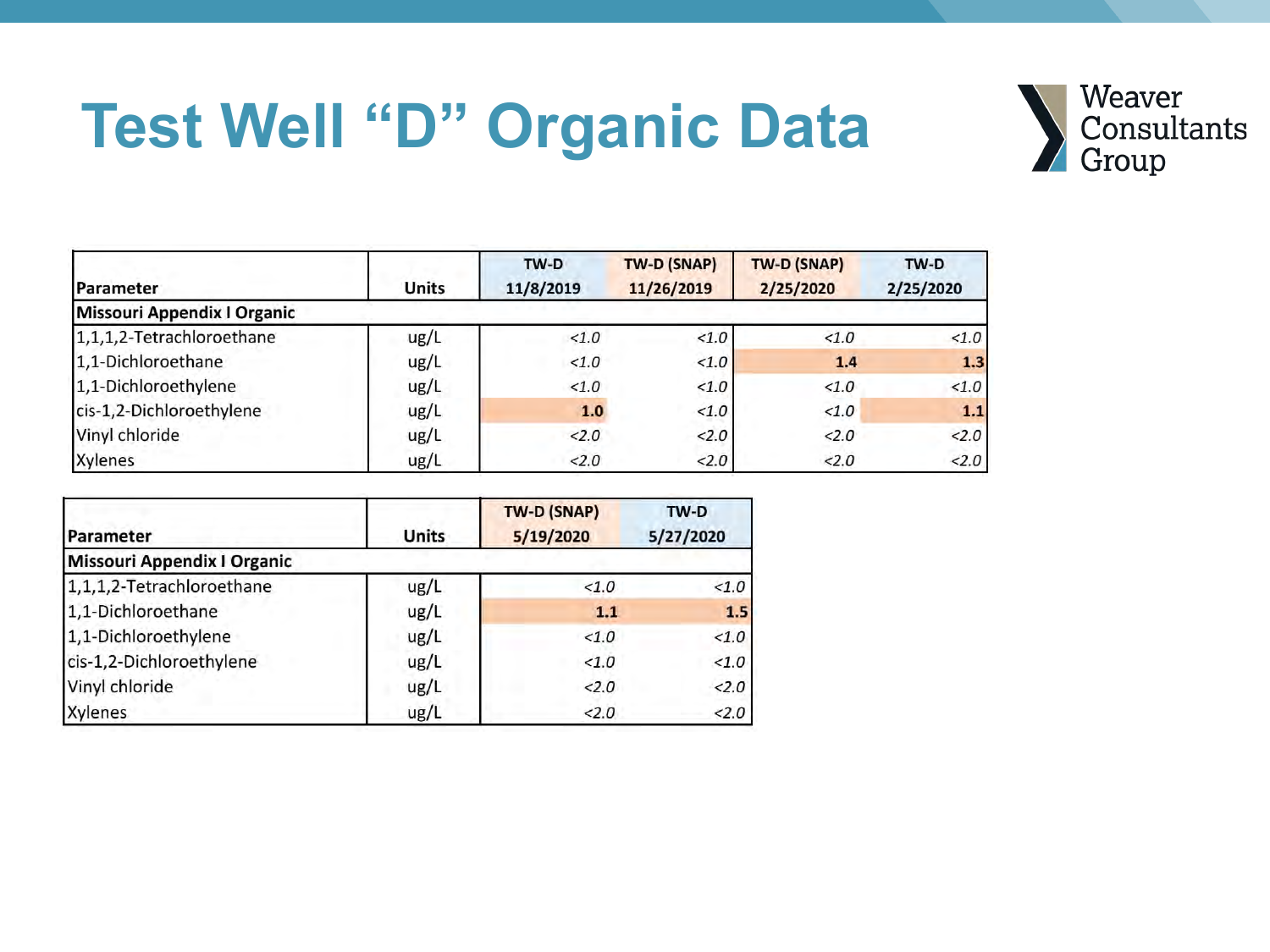#### **Test Well "E" Organic Data**



|                                    |              | <b>TW-E (SNAP)</b> | TW-E      | TW-E (SNAP) | TW-E      |
|------------------------------------|--------------|--------------------|-----------|-------------|-----------|
| Parameter                          | <b>Units</b> | 2/26/2020          | 2/26/2020 | 5/19/2020   | 5/27/2020 |
| <b>Missouri Appendix I Organic</b> |              |                    |           |             |           |
| 1,1-Dichloroethane                 | ug/L         | 3.4                | 3.9       | 4.4         | 4.6       |
| 1,4-Dichlorobenzene                | ug/L         | < 1.0              | 1.2       | 1.4         | < 1.0     |
| cis-1,2-Dichloroethylene           | ug/L         | 3.8                | 4.7       | 5.5         | 4.9       |
| Vinyl chloride                     | ug/L         | 2.0                | 2.0       | 2.0         | 2.0       |
| Xylenes                            | ug/L         | 2.0                | 2.0       | 2.0         | < 2.0     |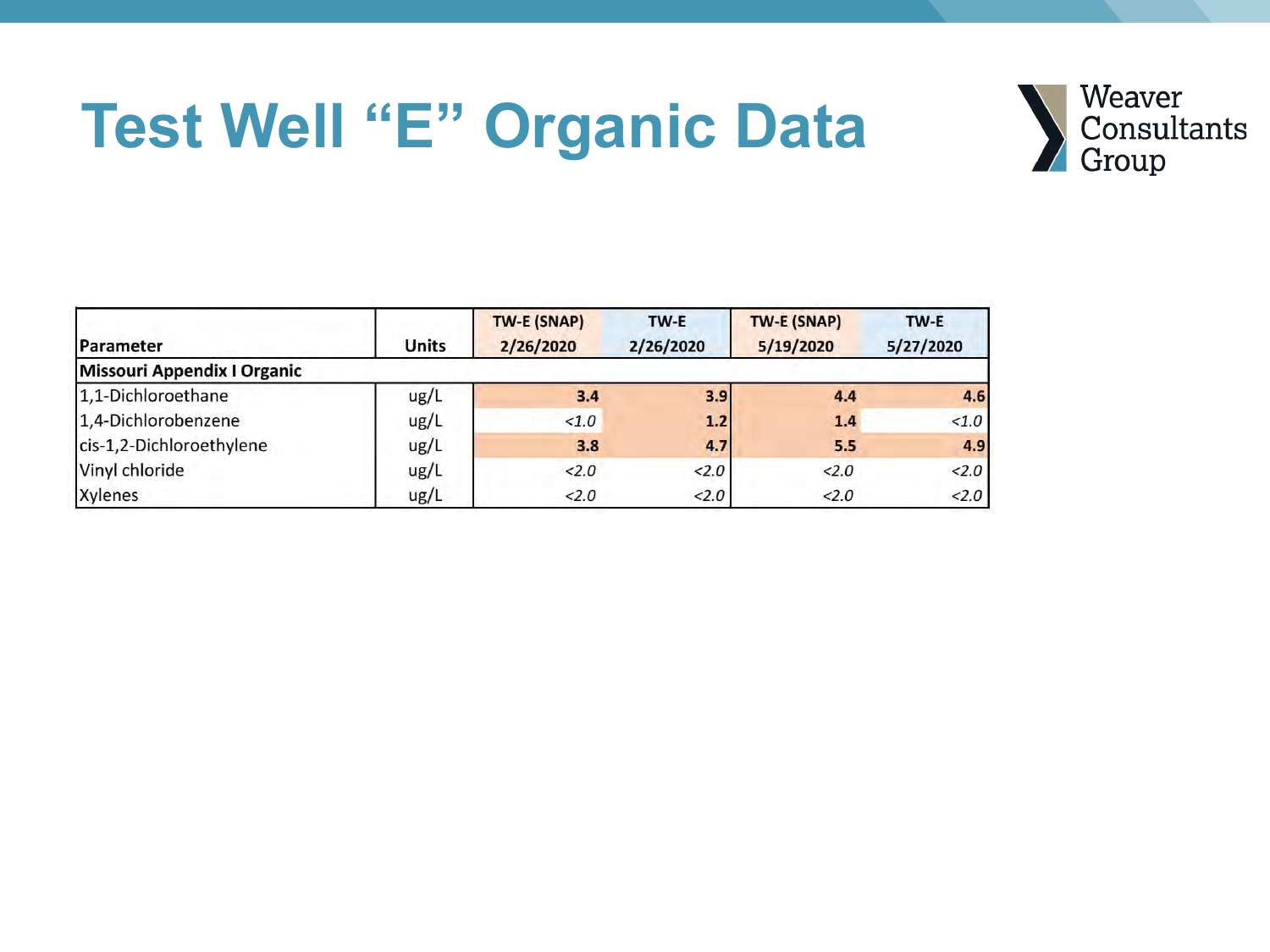#### **Chloride Graphs**









5/8/20

5/27/20

**B** TWIEDWIE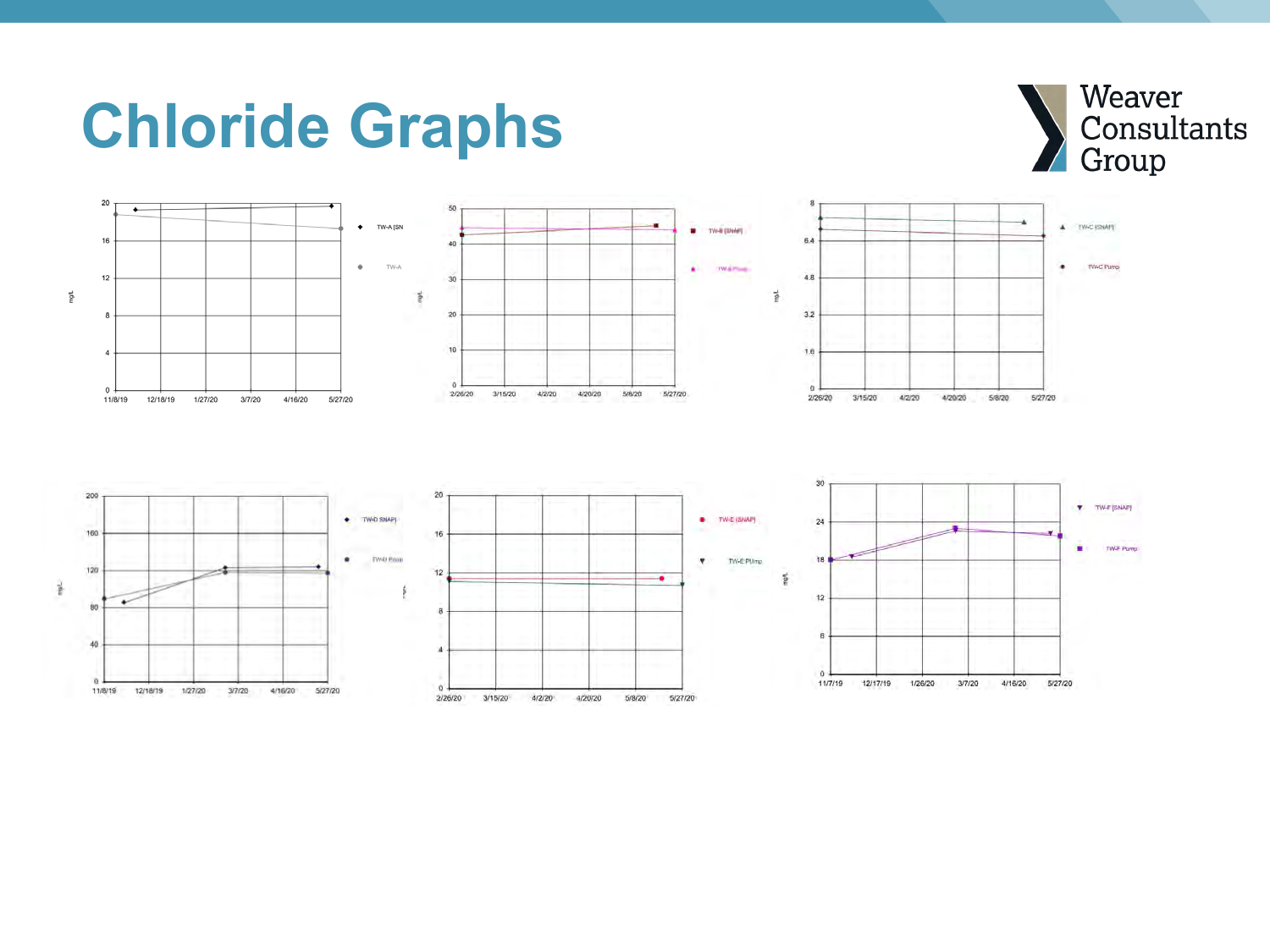#### **Sulfate Graphs**



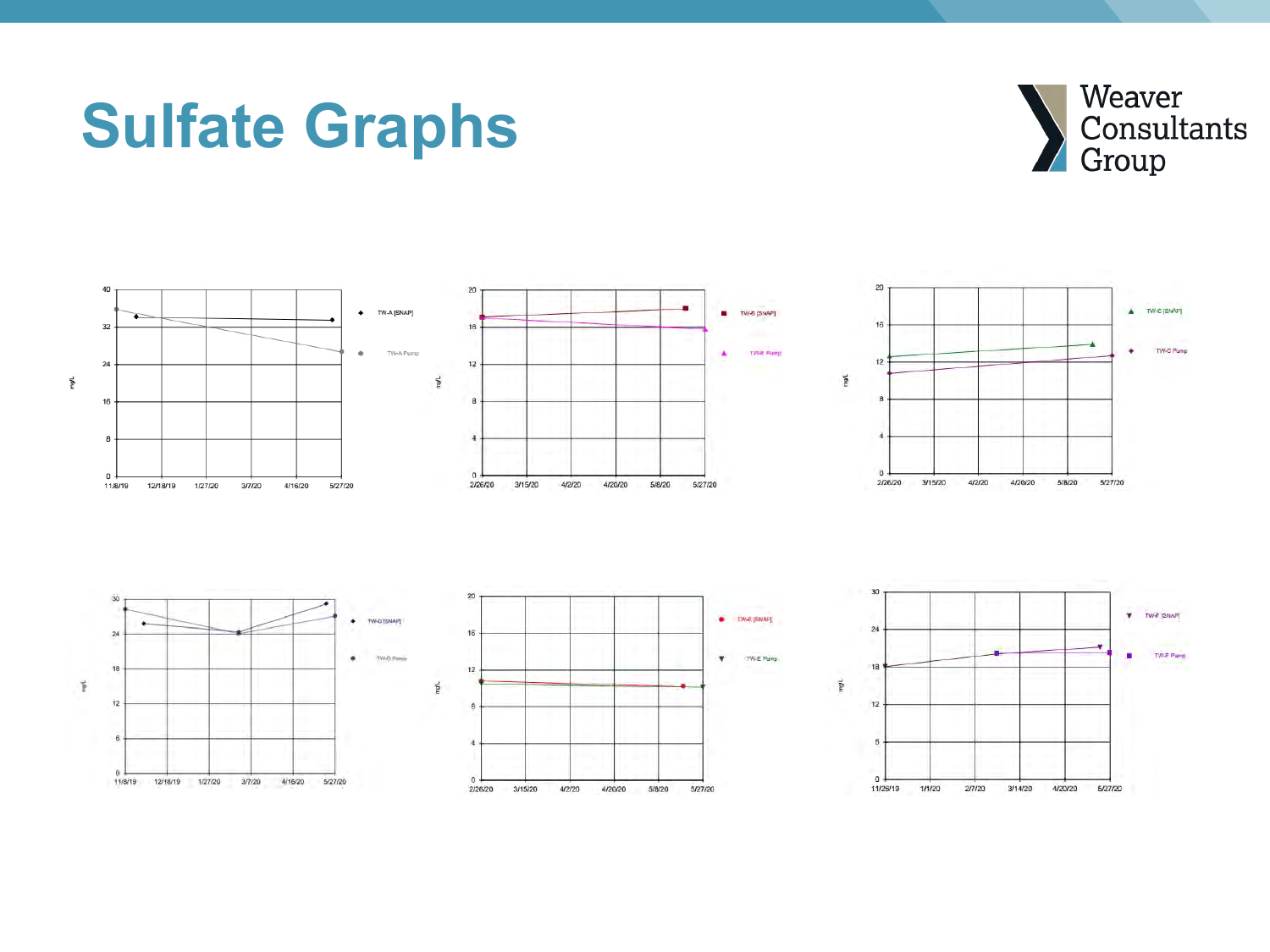#### **TDS Graphs**













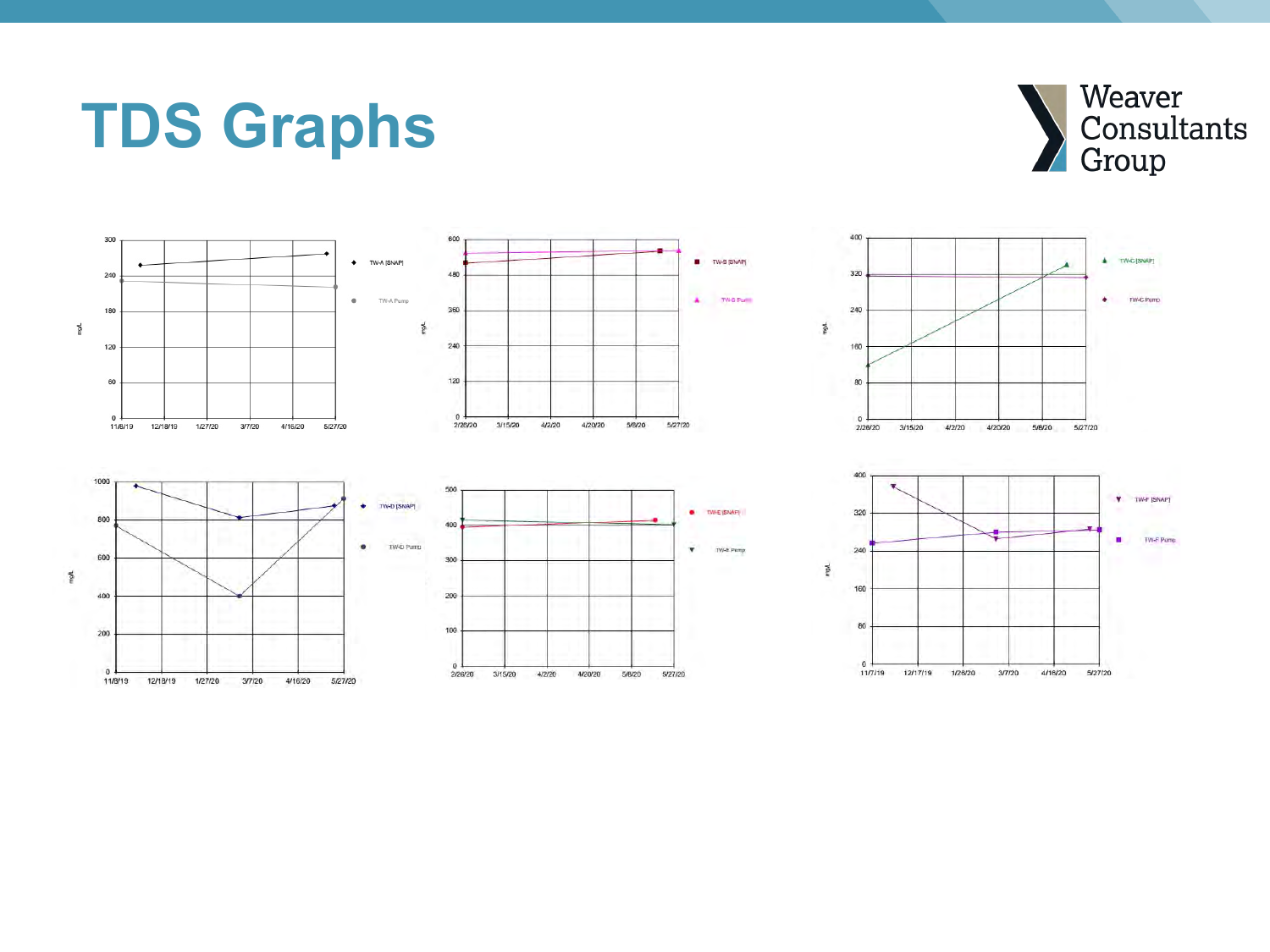#### **Zinc Graphs**



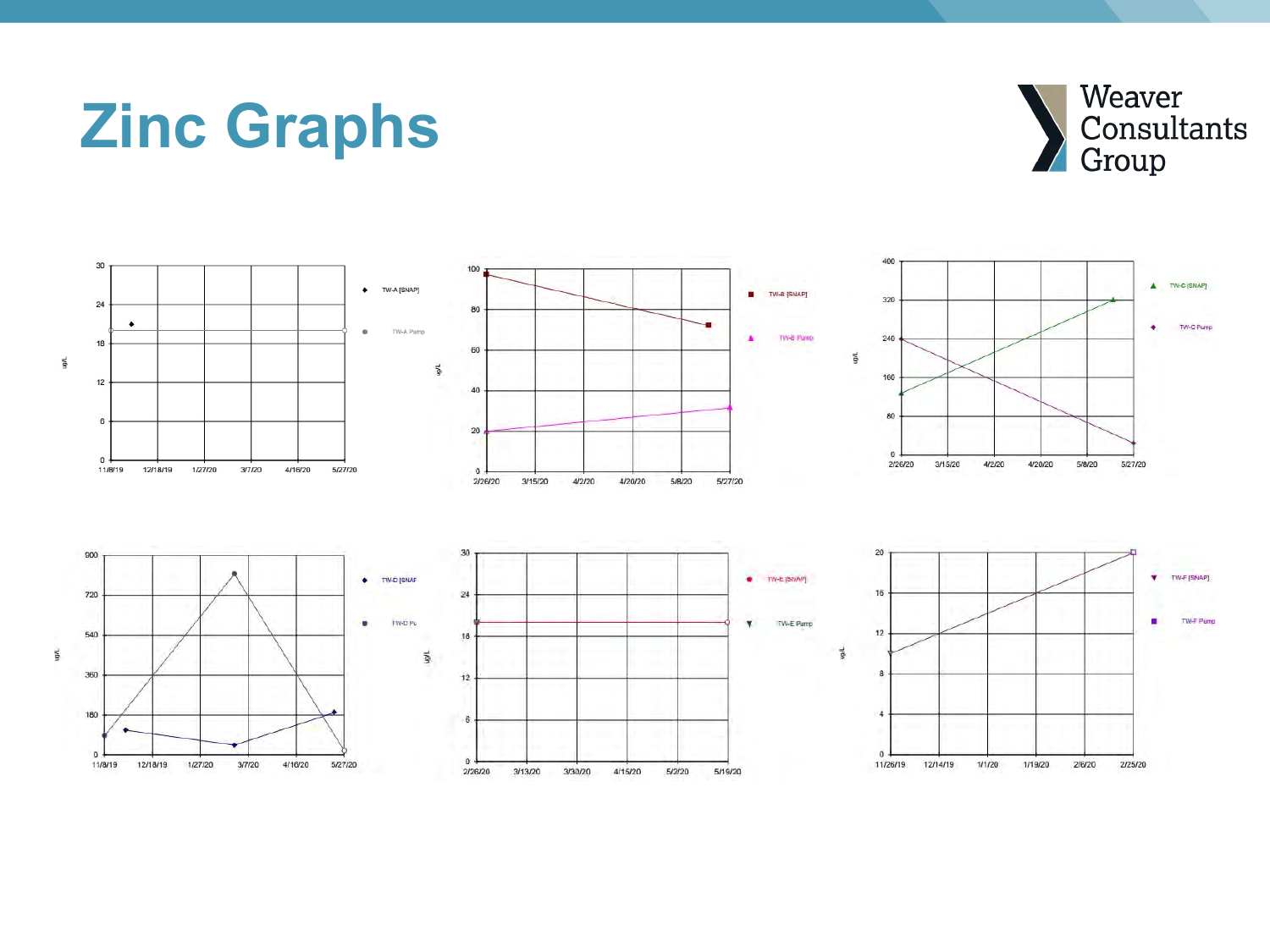#### **Sampler Method Matrix**



Snap | Snap | Bailer (10-15 ft) <5 feet Bailer | Bailer | Pump Pump | Pump | Snap **Water Column** Water Column Screen Depth Screen Depth Snap | Pump | Pump Pump | Snap | Bailer Bailer | Bailer | Snap Snap | Pump | Pump Pump | Snap | Snap Bailer | Bailer | Bailer Groundwater Flow

Shallow

≥100 feet

Slow recharge (purge dry)

No change in water level during purge

ь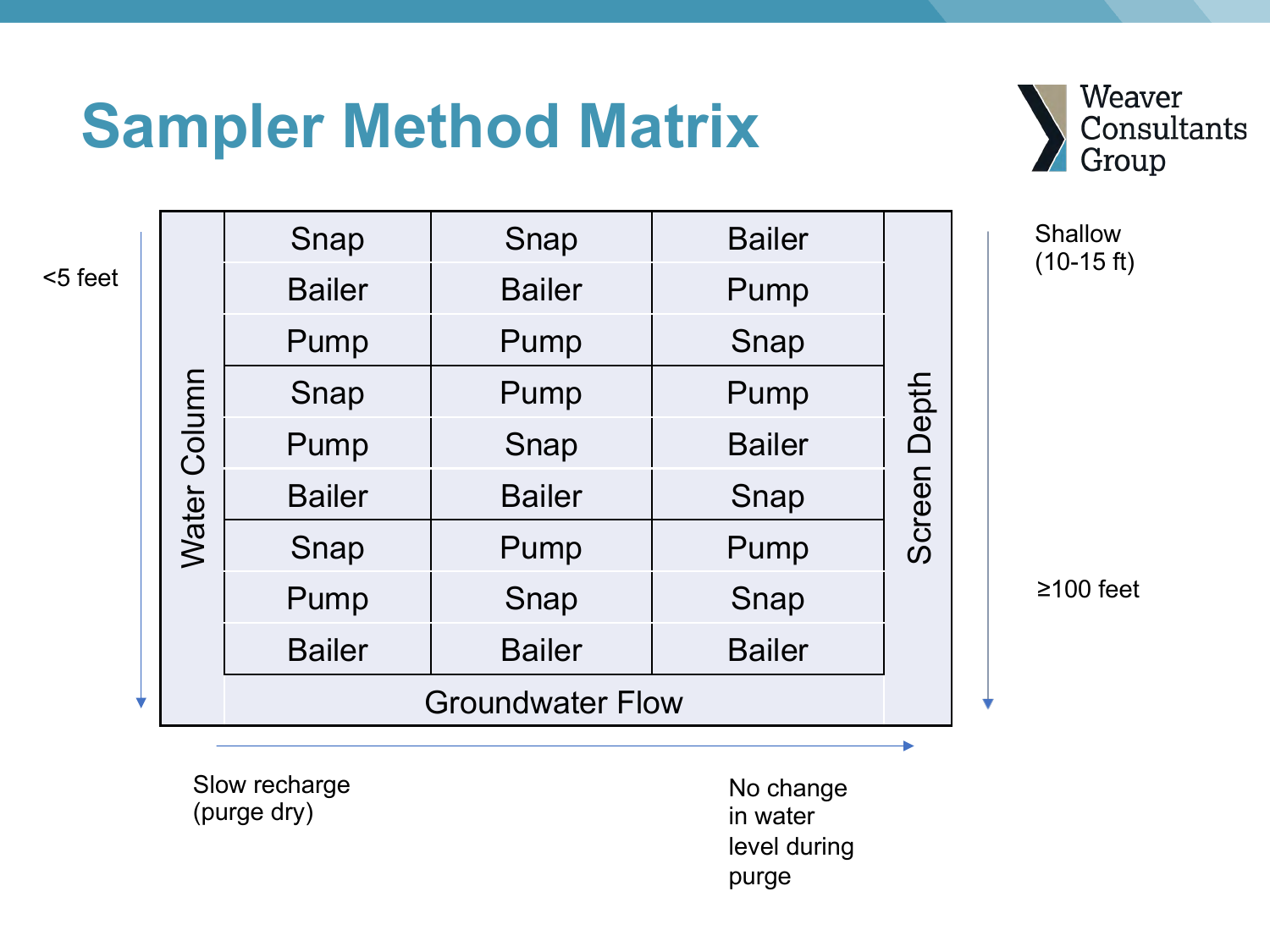# **Summary**

- Passive Samplers can collect accurate **data without purging**
- Can be sensitive to disturbed sediment **→ similar to pumps & bailers**
- § **Mechanical failures are possible in low pH monitored zones – similar to pump bladders**
- § **May have to be modified to fit existing wells – inner diameter & straightness restrictions**
- § **Request low-volume containers & analysis methods from labs**
- § **Another sampling tool available**
- § **Can save time & potential cost at the right sites**